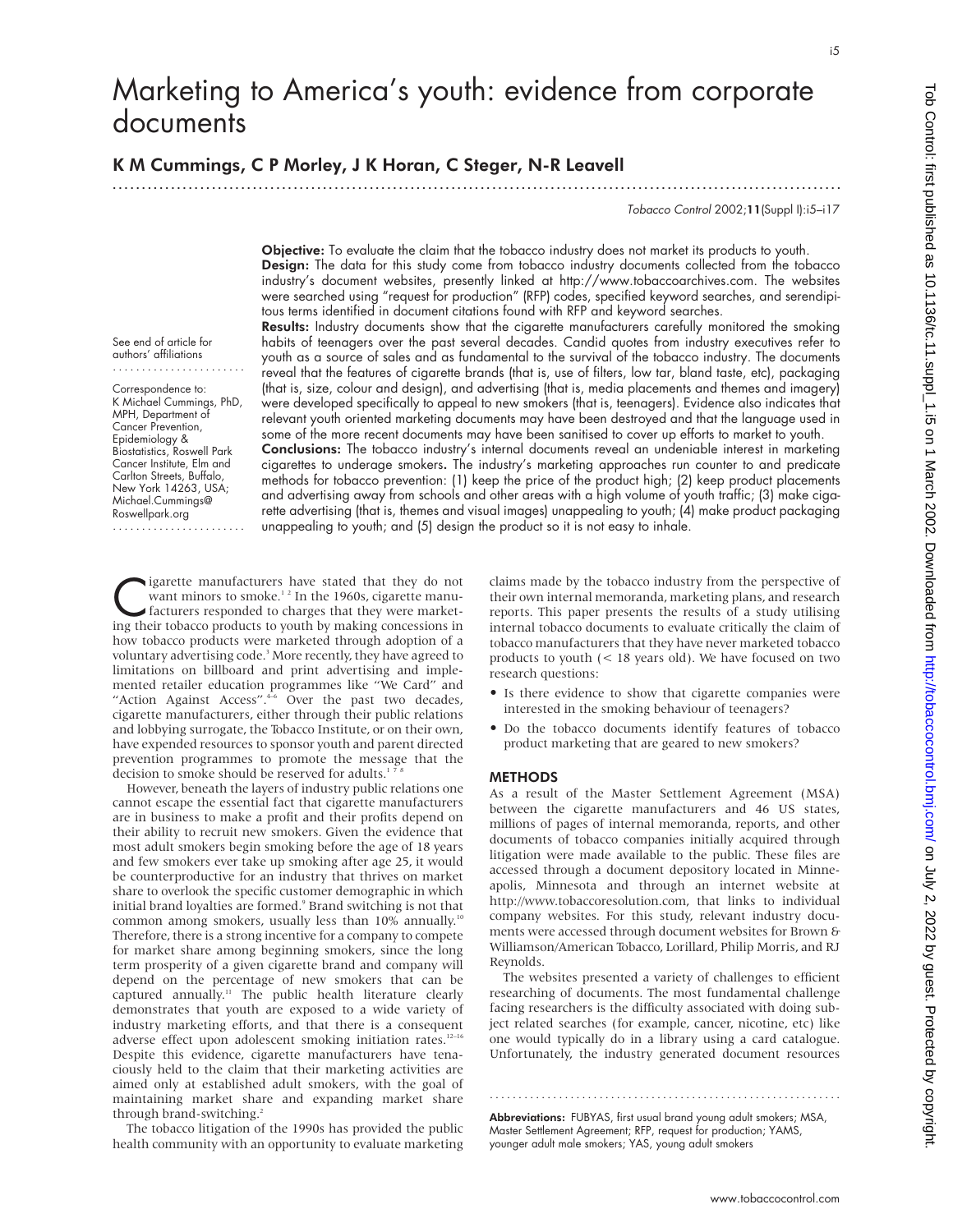(that is, the websites and depositories, and the corresponding 4B index) are not organised by subject category. Each document that is available through these sources has a citation associated with it, containing information such as the title, date, author, and "request for production" (RFP) code of the document. The citation data objectively catalogues information about each document, but does not offer more than a hint as to content. Additionally, the quality of the hosted images was highly variable, ranging from clear to illegible. Finally, as previously mentioned, the structure of each of the industry websites varied over the course of the acquisition phase. Each website has continuously changed in terms of interface format, search features, and document collection, to this day. Malone and Balbach have recently described some of the challenges in searching the tobacco document websites in greater detail.<sup>17</sup>

In order to maximise our search effort for documents relevant to the topic of marketing tobacco products to youth, we used the following four strategies.

#### Strategy 1

We searched company websites using RFP codes. In response to a request from plaintiff lawyers in the Minnesota Medicaid trial, the industry produced internal documents related to specific litigation goals, and broad subject codes were assigned to distinguish between sets of materials. These codes offer very rudimentary subject access to the documents. For example, code "I93" for Brown & Williamson requested the following:

"All documents relating to or referring to the advertising, marketing, or promotion of cigarettes to persons age 18 or under (or children, adolescents or young adults)."

Searching with a relevant code retrieves all documents deemed by each company as relevant to a particular code. The definition of these codes are found on each company website. This poses obvious limitations to investigators performing complete searches. In addition to the fact that the tobacco companies themselves (or their attorneys, to be more specific) were responsible for the application of this code, the volume of material contained within each RFP code is large. Not all of the documents listed under a particular RFP code were found to be relevant to the topic of this study (that is, marketing tobacco products to youth). Documents that were irrelevant to the topic of this study were not downloaded or saved for inclusion in the project's database. In all cases, search results (that is, the total body of document citations retrieved by each search term or string employed) needed to be evaluated carefully, since irrelevant material is almost always included in the results. This is due in large part to the lack of true subject access, as previously noted.

#### Strategy 2

We performed broad and focused keyword searching. Broad keyword searching involves searching on single keywords such as "youth" or "marketing" to capture the maximum amount of hits with the keyword located anywhere in the document citations, usually the title field. This method of searching typically produces a very large volume of documents (in some cases thousands). We reduced the large volume of documents retrieved through the use of focused keyword searching. This was achieved by combining keywords with Boolean operators (AND, OR, NOT) and by searching in specified fields to retrieve documents with keywords only as they appear in that field. It should be noted that the search engines at individual websites are frequently modified and updated, and specific characters or Boolean terms in use in 1999 may function differently now.

Focused keyword searches facilitated retrieval of documents that reflected the needs of the study by eliminating documents that were clearly unwanted (that is, blank pages, copies of research reprints, newspaper clippings etc). It is

| <b>AAA</b>                   | point of purchase                |
|------------------------------|----------------------------------|
| access                       | point of sale                    |
| <b>Action Against Access</b> | point-of-purchase                |
| advertis*                    | point-of-sale                    |
| behavior                     | pos                              |
| billboard                    | prefer*                          |
| Camel                        | prevention                       |
| campaign                     | pric*                            |
| candy                        | print                            |
| cessation                    | product                          |
| chew*                        | Project                          |
| child*                       | promot*                          |
| cigar*                       | radio                            |
| college student              | research                         |
| confection                   | Responsible Living Program       |
| $\text{consum}^*$            | Responsible Retailer Program     |
| coupon*                      | <b>Right Decisions Right Now</b> |
| direct mail*                 | Salem                            |
| event sponsorship            | sampling                         |
| first usual brand            | select*                          |
| <b>FUBYAS</b>                | self-help display                |
| Golden Lights                | smok*                            |
| <b>Harley Davidson</b>       | smokeless                        |
| Helping Youth Decide         | starter                          |
| Helping Youth Say No         | stud*                            |
| incidence                    | Support the Law - It Works       |
| interview                    | survey*                          |
| It's the Law                 | turk                             |
| Kool                         | television                       |
| loyal*                       | teen*                            |
| mall                         | target*                          |
| market*                      | t.v.                             |
| Marlboro                     | switch*                          |
| media budget                 | pop                              |
| media expen*                 | vending                          |
| $minor*$                     | Winston                          |
| movie*                       | withdrawal                       |
| new smoker                   | YA                               |
|                              | YAF                              |
| Newport                      |                                  |
| <b>OOH</b>                   | YAM                              |
| out of home                  | YAS                              |
| out-of-home                  | young adult (YA)                 |
| p.o.p.                       | younger audience                 |
| p.o.s.                       | youth                            |
| packaging                    | young smoker                     |
| peer                         | young                            |

important to note that while all tobacco companies are mandated to have particular searchable fields on their websites (for example, Title, Author, Bates Number/Document ID, etc), successfully accessing these fields varies from one company to another.<sup>18</sup> <sup>19</sup>

## Strategy 3

We performed serendipitous searches. Without being able to perform subject searches based on a controlled vocabulary (that is, a standardised set of terms used to organise a collection of documents, books, etc, by concept), we did not know, a priori, all terms used within the documents to refer to people under the age of 18. This necessitated a serendipitous keyword search strategy. Through this method, we identified numerous youth related terms to assist in acquiring related documents. These terms are shown in table 1 along with a partial list of keywords used in both broad and narrow searching for youth related documents.

## Strategy 4

Smaller collections of documents were also acquired from state and civil suits against the industry. To reduce duplication, each document obtained from these sources was checked against documents already acquired, using Bates range as the unique identifier. In the case of missing or questionable Bates range, each document was checked using author, title and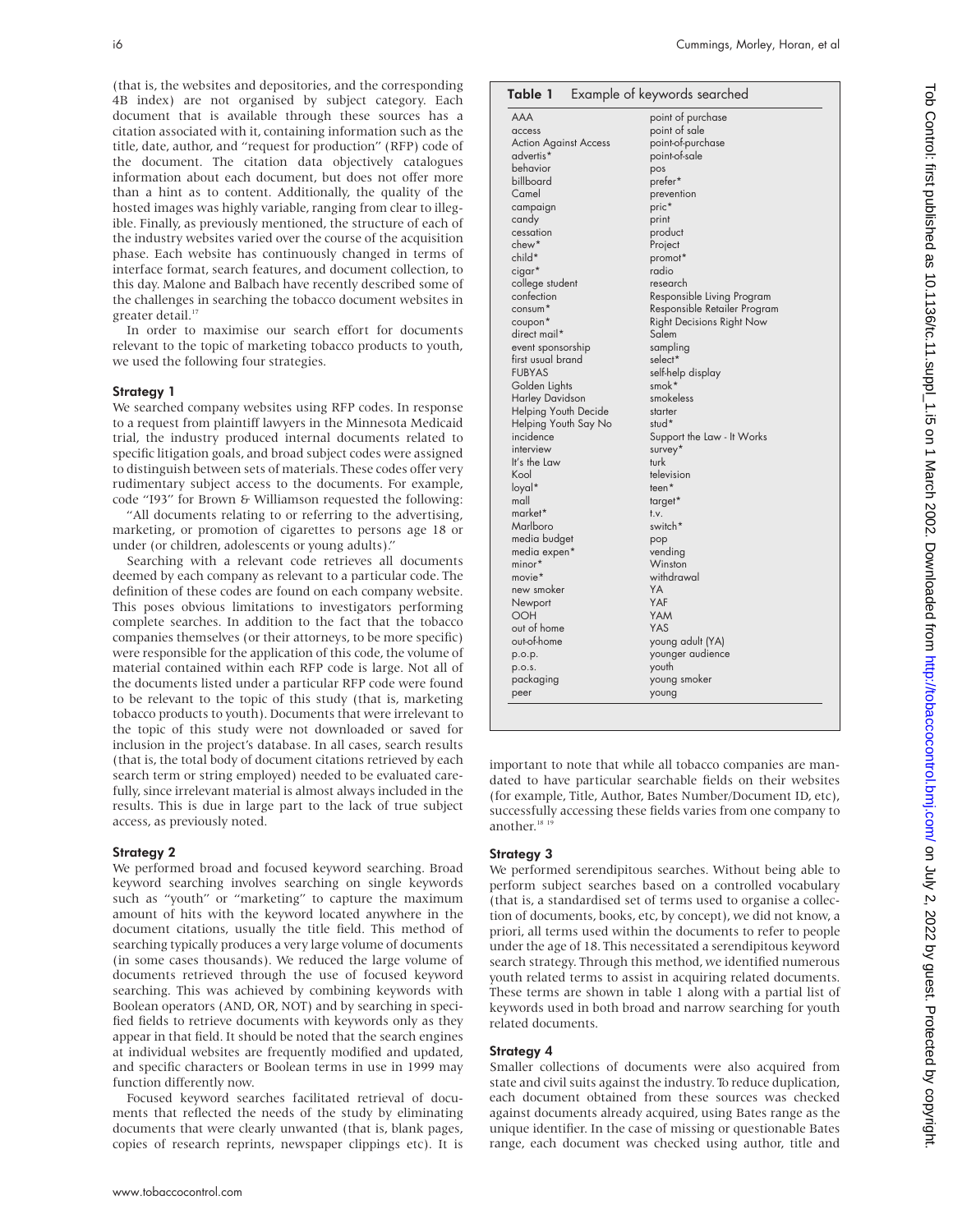date. It is also important to note that pursuant to the MSA, the industry is required to post to its website all documents produced in subsequent litigation. While our study was able to acquire documents directly from plaintiff law firms, in theory these documents also appear on the industry websites.

Our document search resulted in the acquisition of approximately 5500 industry documents, the majority of which were pertinent to the topic of marketing tobacco products to youth. Searching of the documents was completed in July 2001. Documents retrieved were dated from the 1930s to the mid 1990s. Most of the documents (86%) in our collection were acquired from the tobacco company websites.

A possible fifth strategy could have been the acquisition of documents from the Minnesota Depository. However, we found that searching at the Minnesota Depository was no better in acquiring new documents than obtaining them through the tobacco company websites. We have informally compared lists of relevant documents on youth marketing (verified by comparison of Bates numbers) identified through our searching of the industry websites with document lists generated by ourselves and others who have visited the Minnesota Depository. In general, we found good agreement between the documents acquired via the industry websites and documents located through the Depository. A recent study comparing acquisition of documents via the internet as opposed to the Depository has confirmed our observation that document acquisition is similar between the internet and the Depository.<sup>20</sup>

#### Cataloguing and abstracting

After acquisition, each document was catalogued in a Microsoft Access database. Each document received a unique identifier within the collection. However, for external reference purposes, Bates numbers were also included in the database. The Bates number is a unique identifying number that was assigned by each producing party to each page of the tobacco industry documents when the documents were produced in litigation. These numbers can be used to search for documents in the 4B Index, the Minnesota Select Set, and on the Tobacco Industry Documents website. Bates numbers are either numeric or alpha/numeric. The label "Bates Number" comes from the name of the machine—Bates—that is used to stamp numbers onto pages of documents.<sup>21</sup> Following the initial cataloguing of documents, each document was then reviewed by a professional librarian or other project member trained in the study's indexing methods. Each document was assigned a maximum of 12 subject headings, and terms were weighed between two major and 10 minor subject headings based on content. Target market (young adult smoker, Latino, African American, FUBYAS ["first usual brand young adult smokers"], etc) and marketing type (billboard, coupon, point of sale, etc) were assessed and recorded. Additionally, an abstract was written for each document.

Abstracting offers a researcher a quick but comprehensive look into the content of a document, greatly facilitating research when working with a large document collection. To maintain the integrity and consistency of our work, two separate reviewers evaluated each document for subject content. All of the documents acquired for this study along with abstracts are searchable and available online at http:// roswell.tobaccodocuments.org under the heading "Roswell Park Youth and Marketing Collection".

#### RESULTS

Evidence of interest in the smoking behaviour of teenagers

Within the "Roswell Park Youth and Marketing Collection" we found 268 out of the approximately 5500 documents in the collection tagged with the minor subject heading "Youth (< 18 years old) market research", ranging in date from the 1950s through the mid 1990s. These documents reveal that tobacco companies routinely researched the smoking habits of teenagers and competed vigorously with each other to design products and marketing plans to capture a share of the youth smoking market. For example, a 1974 report to the RJ Reynolds' board of directors explicitly states the company's interest in capturing market share among younger smokers, defined as those between the ages of 14–24 years: "Thus, our strategy becomes clear for our established brands—direct advertising appeals to the younger smokers."<sup>22</sup> This report goes on to outline plans for the mass distribution of T shirts and other promotional items at beaches and expansion of Reynolds' sponsorship of NASCAR auto racing because 63% of spectators are under the age of 35.

A 1978 memorandum from a Lorillard executive commented on the success of their Newport brand noting that "the base of our business is the high school student."<sup>23</sup> An undated (estimated 1984) Brown & Williamson Tobacco Company marketing research report notes that their Kool cigarette brand had a young age profile including teenagers: "The largest proportion of Kool smokers are between 16 and 25 years of age."<sup>24</sup>

Philip Morris company documents demonstrate a longstanding interest in the smoking behaviour of teenagers. As early as the 1960s Philip Morris had commissioned studies examining the smoking habits of teenagers as young as 12 and 13 years. One 1963 study examined the brands smoked by teenagers aged 13–18 years, how much they smoked, what prompted them to begin smoking, and how often they bought cigarettes from vending machines.<sup>25</sup> A separate 1973 memorandum addressed to the vice president of Philip Morris, James Morgan, discussed results of a survey commissioned by Philip Morris aimed at youths between 12–17 years of age who smoked more than a pack a day.<sup>26</sup> When questioned about these studies during the Minnesota Medicaid trial, Mr Morgan explained that these studies were "embarrassing anomalies" for the company.<sup>27</sup> However, other company documents clearly demonstrate that during the 1970s and 1980s, Philip Morris was well aware of the fact that its Marlboro brand was the preferred cigarette brand smoked by teenagers. A 1981 Philip Morris research report entitled "Young smokers: prevalence, trends, implications and related demographic trends", expressed the importance of understanding factors motivating teenagers to start smoking as follows: "It is important to know as much as possible about teenage smoking patterns and attitudes. Today's teenager is tomorrow's potential customer, and the overwhelming majority of smokers first begin to smoke while still in their teens."28

Table 2 provides a partial listing of statements on youth marketing from documents we acquired from the websites of Brown & Williamson, Lorillard, Philip Morris, and RJ Reynolds.<sup>22</sup> <sup>28–49</sup>

#### Using code words to describe underage smokers

Statements about selling cigarettes to youth were made explicitly and often in documents dating before the mid 1970s. However, our analysis suggests that direct references to the marketing and sale of tobacco products to minors began to disappear in documents starting in the late 1970s. At this time, the term "young adult" (YA), generally meaning those 18–20 years of age, began to replace the term youth. Several documents indicate that the shift away from use of the term "youth" in internal correspondence was a matter of policy. For example, a 1975 memorandum written by a Brown & Williamson executive states, "from time to time when describing market categories and target audiences we use references such as 'young smokers', 'young market', 'youth market', etc."<sup>50</sup> It proceeds to instruct the recipients "when describing the low-age end of the cigarette business please use the term 'young adult smoker' or 'young adult smoking market", and "that these terms should be used in all written materials in the future".<sup>50</sup>

Similar instructions were relayed to employees of RJ Reynolds Tobacco Company in a 1981 memorandum that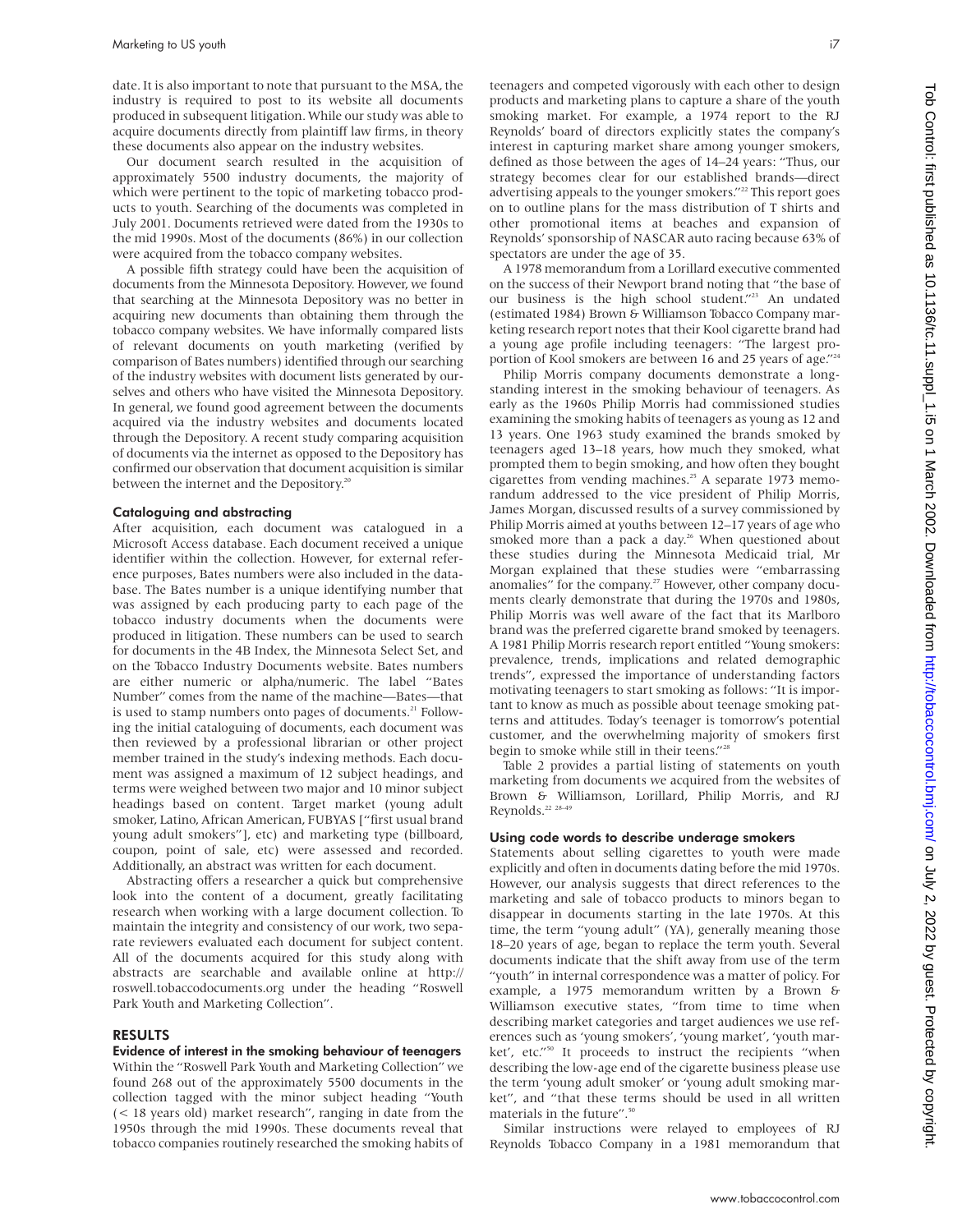| Ref No. Year |          | Company Title |                                                                                                         | Comment                                                                                                                                                                                                                                                                                                                                                                                                                                                                    |
|--------------|----------|---------------|---------------------------------------------------------------------------------------------------------|----------------------------------------------------------------------------------------------------------------------------------------------------------------------------------------------------------------------------------------------------------------------------------------------------------------------------------------------------------------------------------------------------------------------------------------------------------------------------|
| 29           |          | 1974 B&W      | Young adult smoker life styles and<br>attitudes                                                         | "The purpose of this research was to gain insight into the perceptions, attitudes<br>and behavior of younger, recently-starting smokers" "Many talked about first<br>trying a cigarette before the age of ten."                                                                                                                                                                                                                                                            |
| 30           |          | 1975 B&W      | Re: Kool analysis of brand switching<br>study-wave $#18$                                                | "Kools effort against the 16–25 age group ["young smokers"] continues to be<br>working"                                                                                                                                                                                                                                                                                                                                                                                    |
| 31           |          | 1976 B&W      | Subject: Pontiac Kool jazz festival                                                                     | "Audience composition covered the age spectrum with a slight skew toward the<br>$16-25$ age group."                                                                                                                                                                                                                                                                                                                                                                        |
| 32           |          | 1977 B&W      |                                                                                                         | contact Sesame (Retrigon Index of B&W problem lab "Contact leading firms in terms of children researchcontact Sesame<br>Street contact Gerber, Schwinn, Mattel " "Determine why these young<br>people were not becoming smokers."                                                                                                                                                                                                                                          |
| 33           |          | 1978 B&W      | Session #3 Implications for cigarette<br>industry                                                       | "Imagery will continue to be important in brand selection for teenagers."                                                                                                                                                                                                                                                                                                                                                                                                  |
| 34           |          | 1983 B&W      | Cinema advertising-possibilities                                                                        | "(The Kool spot) is upbeat, hip and remains consistent with the image the brand<br>attempts to promote. Owing to the plot and the catchy music (lyrics aside), the<br>spot takes on the dimensions of an MTV video, and that is why it will be more<br>memorable to a younger audience"                                                                                                                                                                                    |
| 35           |          | 1983 B&W      | Subject: Factors accounting for Kool<br>volume and share decline                                        | "The brand group hypothesizes that the combination of severe minority<br>unemployment (particularly youth) and the recent price increases have caused<br>Kool's volume and share to decline " "Brands directed at segments most<br>affected by economic adversity (youth and minorities) were affected<br>disproportionately." "Important Kool segments-young smokers and blacks"                                                                                          |
| 36           |          | 1984 B&W      | Additional analyses: the national brand<br>switching studies                                            | Smoking incidence for 16-25 year olds: "incidence among 16-25 year olds<br>rose." Demographics by size of product, includes 16–25; brand switching 16–25.                                                                                                                                                                                                                                                                                                                  |
| 37           | 1973 LOR |               | Re: Faulkner, Dawkins & Sullivan<br>Cigarette Analysis #MR7590                                          | States age brand shares would be the same for all companies but for each<br>company's youth oriented brand (Marlboro, Winston, Kool). Notes tendency of<br>new products targeted to younger people. Speculates about patterns in coming<br>decades. Notes, "we all prefer to have a young franchise, and we are working to<br>accomplish this."                                                                                                                            |
| 38           | 1975 LOR |               | Subject: Progress report-Zack Filter and<br>Menthol                                                     | Quotes retailers as saying "Consumers are young people between 14 to 25 years<br>of age." Advocates the continued use of counter displays, sampling, and new<br>emphasis on suburban youth.                                                                                                                                                                                                                                                                                |
| 39           | 1975 LOR |               | Lorillard - New products work session:<br>LPT, DIM next steps                                           | Includes 2 tables, first table shows Lorillard brands use by age $(21+)$ and sex for<br>established and new brands. Holds Marlboro up as an example in "the need to<br>attract young smokers, particularly young male smokers to the company's total<br>franchise." Includes discussion of cigarette characteristics inc. attractiveness of<br>"natural"cigarettes and low-irritation menthols to young smokers.                                                           |
| 40           | 1977 LOR |               | Re: Number of smokers                                                                                   | Includes population estimates for the 14-17 age group.                                                                                                                                                                                                                                                                                                                                                                                                                     |
| 41           | 1983 LOR |               | [Re: Teenage smoking rates]                                                                             | Refers to 1982 report on survey of high school seniors. States "daily smoking<br>incidence among this group has remained stable (at 21%) since 1980, moreover,<br>the 1982 study confirms a higher start rate currently among girls." Expresses<br>concern that "because the number of teenagers is declining rapidly, even a stable<br>smoking incidence would mean a declining number of entering smokers."                                                              |
| 42           | 1970 PM  |               | Suggestions for research to answer<br>questions based on Philip Morris<br>behavioral study              | "Marlboro has such a high percentage of its smokers among the types of young<br>people our survey misses out of necessity (on campus college students, those in the<br>military and those under 18 years of age)." "There are three groups where smoker<br>percentages and Marlboro shares need to be checked-college students living on<br>campus, young people in the 14–17 age group" "obtain interviews with those<br>who appear to be between the ages of 14 and 21." |
| 43           | 1975 PM  |               | for Marlboro Red                                                                                        | Subject: The decline in the rate of growth "Slower growth rate in the number of 15-19 year oldsMost of these (tracking)<br>studies have been restricted to people age 18 and over, by my own data, which<br>includes younger teenagers, shows even higher Marlboro market penetration<br>among 15-17 year olds."                                                                                                                                                           |
| 28           | 1981 PM  |               | Subject: Young smokers prevalence,<br>trends, implications and related<br>demographic trends            | "Because we have our highest share index among the youngest smokers, we will<br>suffer more than the other companies from the decline in the number of teenage<br>smokers."                                                                                                                                                                                                                                                                                                |
| 44           | 1987 PM  |               | List by year of movies $\dots$                                                                          | Includes "The Muppet Movie," "Maricela" (awarded Best Children's Script) and<br>"Who Framed Roger Rabbit?" as movies in which cigarettes brands were placed                                                                                                                                                                                                                                                                                                                |
| 45           | 1973 RJR |               | Research planning memorandum on<br>some thoughts about new brands of<br>cigarettes for the youth market | "Realistically, it our company is to survive and prosper, over the long term, we<br>must get our share of the youth market."                                                                                                                                                                                                                                                                                                                                               |
| 46           | 1973 RJR |               | Subject: Cigarette concept to assure RJR<br>a larger segment of the youth market                        | Seeking to develop RJR youth appeal brand: "These new youth appeal cigarettes<br>for market testing for which the following advertising claims could be<br>unequivocally proven: they will deliver more flavor, more enjoyment, and more<br>putts $\ldots$ "                                                                                                                                                                                                               |
| 47           | 1974 RJR |               | [Re: What causes smokers to select their<br>first brand of cigarettes]                                  | "If a person is going to smoke cigarettes, he generally starts during his teens,<br>primarily to conform with a close friend or friends."                                                                                                                                                                                                                                                                                                                                  |
| 22           | 1974 RJR |               | 1975 Marketing plans presentation                                                                       | "As this 14-24 age group matures, they will account for a key share of t he total<br>cigarette volume-for at least the next 25 years."                                                                                                                                                                                                                                                                                                                                     |
| 48           | 1987     | <b>RJR</b>    | Subject: Camel's 75 <sup>th</sup> anniversary                                                           | Discusses contest—Kids rendering of Old Joe to win RJR bonds.                                                                                                                                                                                                                                                                                                                                                                                                              |
| 49           | 1988 RJR |               | YAS resource allocation                                                                                 | "Recommendation: RJR's YAS brands should reach YAS with a dominant<br>promotion voice in 1989, i.e., at least \$48mm should reach General Market<br>YAS." "Highest % YAS participation is in: (1) Direct mail pack offers; (2) In-store<br>pack offers; (3) Targeted pack sampling/intercept."                                                                                                                                                                             |

B&W, Brown & Williamson Tobacco Company; LOR, Lorillard Tobacco Company; PM, Philip Morris; RJR, RJ Reynolds Tobacco Company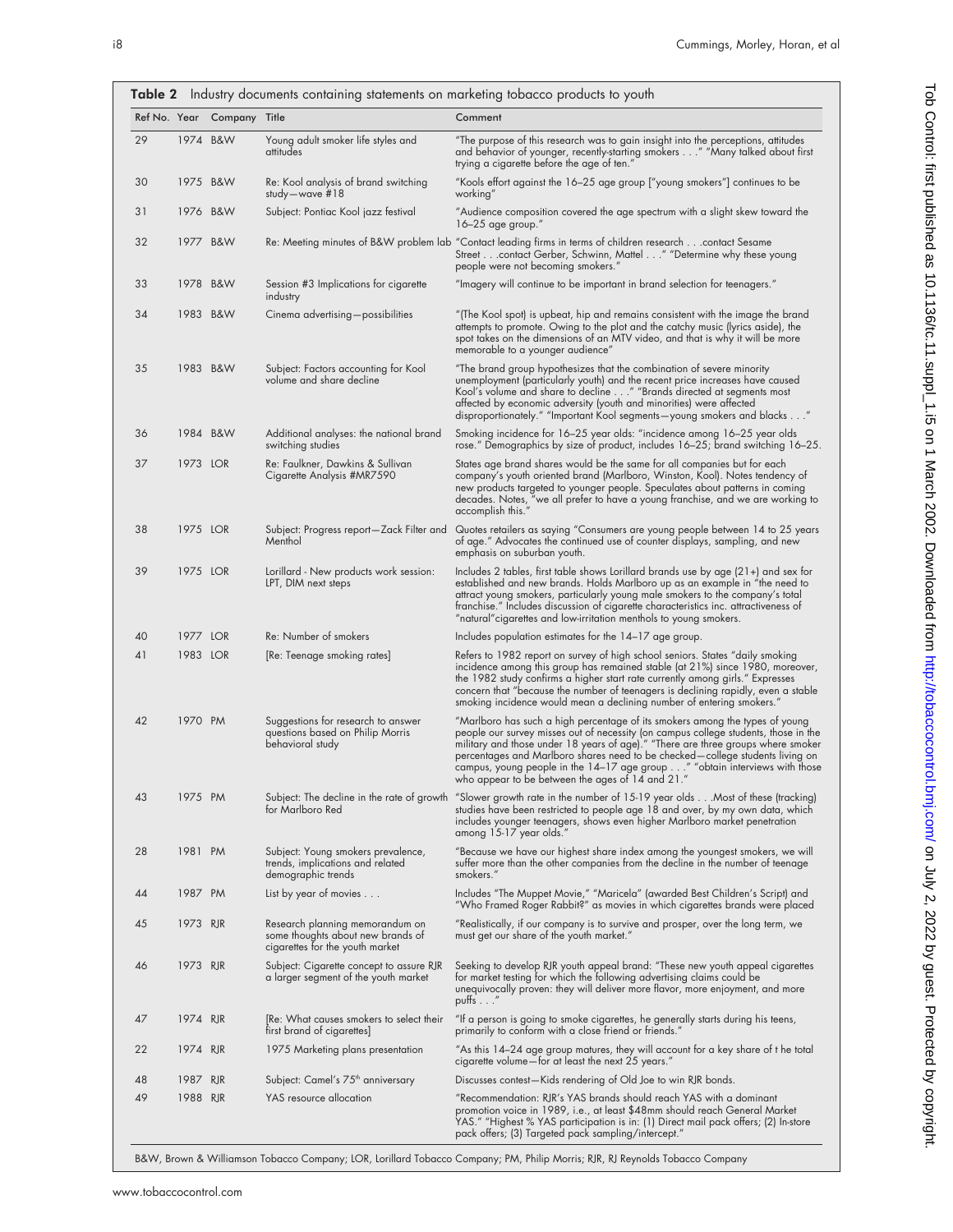| Term          | Meaning                              | Frequency |
|---------------|--------------------------------------|-----------|
| <b>YAM</b>    | Young adult male                     | 22        |
| <b>YAS</b>    | Young adult smoker                   | 30        |
| <b>FUBYAS</b> | First usual brand young adult smoker | 24        |
| Young Adult   | 18-24 years old-target market        | 661       |
| Young Adult   | 18-24 years old-usage behaviour      | 79        |

discusses language used "when discussing the younger adult smoker market."<sup>51</sup> The specific terms to be used have been redacted from all copies we were able to locate over the course of this study. However, the memorandum proceeds to "suggest that we all begin using this terminology in our oral communications, both formal and informal".<sup>51</sup> A later internal memorandum (dated 8 December 1981) instructed RJ Reynolds employees to falsify data collected on underage smokers by reclassifying all those below age 18 as 18—"[t]he purpose of this memo is to recommend aging all known under 18 year old smokers into the NFO Panel Data at age 18 and classifying them as continuing smokers, with only those smokers new to the business classified as new smokers. This represents maintenance of the current method of tabulation."<sup>52</sup>

A 1986 document shows that it was standard procedure for the law department at RJ Reynolds to review advertising, promotions, and packaging plans. According to this document, the company policy is that it does not market its products to youth or non-smokers, and the purpose of the legal review of marketing plans was to keep the marketing activities "within acceptable risk parameters".<sup>53</sup>

The term "youth" is rarely seen in documents after 1980, with the exception of documents discussing youth access issues, such as access legislation, prevention programmes, and statements of company policy (that is, "we don't want kids to smoke—smoking is an adult custom"). The terms most often seen in industry documents after 1980 refers to younger smokers as: "young adult smokers" (YAS), "younger adult male smokers" (YAMS), and "first usual brand young adult smokers" (FUBYAS). These terms typically refer to individuals identified as 18–20 years of age. Acronyms associated with these terms, and the frequency of their appearances as target markets within the collection, are included in table 3.

Entering the search string "YAM or YAS or FUBYAS or young adult or young adults" into the search engine for the online collection (http://roswell.tobaccodocuments.org) returned 928 results. The term "young adult" appeared 685 times as "target market", with approximately 540 of these occurrences appearing in documents after 1975. These documents are highly descriptive of an intense effort on the part of all cigarette manufacturers to compete for this market segment. Documents using various forms of "young adult" terms often specify an age range, generally beginning at 18 years and reaching an upper limit of 20, 21, 24, or 25 years. However, inconsistencies in the use of these terms are found in a few documents. For example, in January 1990, a division manager for RJ Reynolds issued a memorandum asking sales representatives for the company to identify stores frequented by large numbers of young adults. He specified that "[t]hese stores can be in close proximity to colleges[,] high schools or areas where there are a large number of young adults frequent[ing] the store."54 The purpose of the exercise was to "try to keep premium items in stores at all times".<sup>54</sup> In May of the same year, the division manager issued a retraction, stating: "I was wrong in identifying the specific age group of these young adults. It has always been this company's policy that we do not promote or sell our cigarette products to anyone under the age of 21."<sup>55</sup> The apology given is not for mistakenly

including "high schools" in the original memo, but rather for identifying a "specific age group".

A second example of a document that talks interchangeably about young adult smokers and teenage smoking is a report authored by RJ Reynolds marketing researcher Diane Burrows. This 1984 report entitled "Younger adult smokers: strategies and opportunities", stated the importance of young smokers as follows: "Young adult smokers have been the critical factor in the growth and decline of every major brand and company over the last 50 years. They will continue to be important to brands/companies in the future for two simple reasons: (1) the renewal of the market stems almost entirely from 18-year-old smokers, no more than 5% of smokers start after age 24; and (2) the brand loyalty of the 18-year old smokers far outweigh any tendency to switch with age." While the report was careful only to mention young adult smokers over the 18 years of age, the report's appendix shows that "more than two-thirds of male smokers start by age 18," suggesting that the term "young adult smoker" is merely a euphemism used to define teenage smokers.<sup>57</sup>

A 1992 document labelled Marlboro Brand Review reports data on the percentage of 16–24 year old smokers in the UK using Marlboro Reds and Marlboro Lights.<sup>58</sup> This report notes that Marlboro maintains a strong representation among this age group and refers to these younger smokers as "CHIMPS young, self confidence, socially active".<sup>58</sup>

A business plan for Philip Morris USA for the period 1994-98, discusses factors that might impact tobacco sales.<sup>59</sup> The plan notes that Marlboro is successful because it has a large share of the young adult smoker market. This document discusses how regulations could impede cigarette sales noting specifically that, "young adults' access to tobacco products has become the antismoking movements principal argument in seeking to impose further restrictions on tobacco sales and marketing practices primarily vending, self-service, promotions and advertising."<sup>59</sup> Ironically, it appears that Philip Morris was referring to teenagers when they used the terminology "young adults". Public health campaigns to curtail marketing of cigarettes through restrictions on vending machines and self-service displays have clearly focused on reducing commercial access to tobacco products by minors, not "young adults".<sup>60–</sup>

A 1991 Philip Morris document also appears to be referring to teenage smokers when discussing the results of survey data evaluating trends in cigarette brand share. This document, "Reasons for considering Camel as a serious competitor", noted that "in the past year, 1.5% of Camel smokers were new smokers. This represents the second highest new smoker rate in the industry. Camel is outperformed by Newport (2.2%), and it is followed by Marlboro (1.2%)."<sup>63</sup> The report includes several charts referring to the age profile of Camel smokers. One of the groups is labelled "YA", but has no age assigned to the label. The "YA" label appears to refer to teenage smokers since the percentage of smokers reporting their usual cigarette brand as Camel was different from all of the adult (18 years and older) age groups listed in the table by age, but nearly identical to a federal government survey which estimated the percentage of teenage smokers (age 12–17 years of age) using Camel cigarettes during the same time period.<sup>64</sup>

The acronym FUBYAS (first usual brand young adult smoker) is not consistent with the idea of marketing to adult smokers, since 80% of smokers have established their first brand by the age of 18. The observation that most smokers make their initial brand choices during their teenage years was well known to the tobacco industry. For example, a Philip Morris report on smoking trends of young smokers observed, "it is during the teenage years that the initial brand choice is made. At least a part of the success of Marlboro Red during its most rapid growth period was because it became the brand of choice among teenagers who then stuck with it as they grew older."<sup>28</sup> Entering the search string "FUBYAS" into the search

engine for the online collection (http://roswell.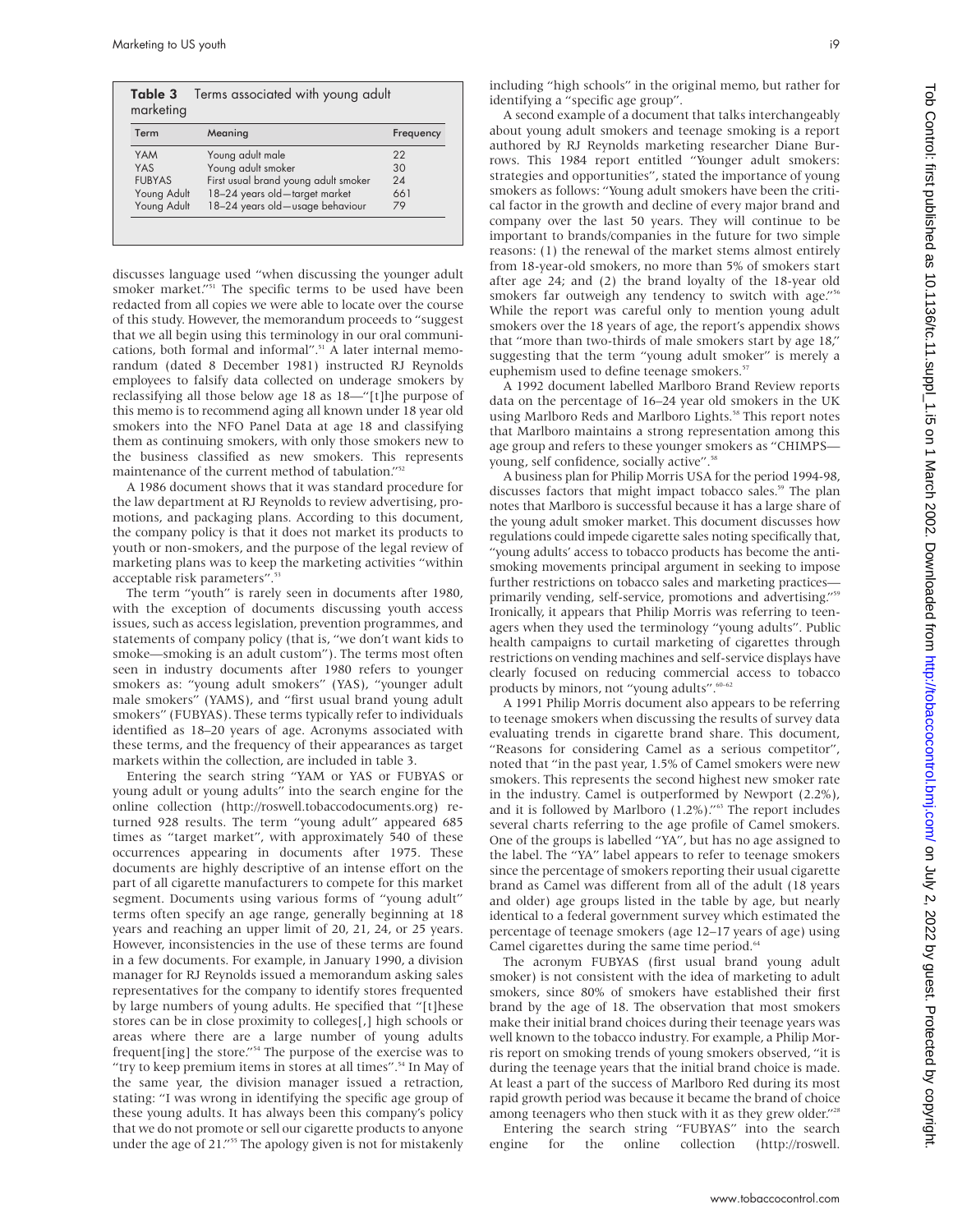tobaccodocuments.org) returned 31 industry documents, most of which are from the RJ Reynolds website. A 1989 RJ Reynolds marketing research report discusses the strategic importance of young adult smokers noting that this group represents the only source of replacement smokers and less than one in three start after age 18.<sup>56</sup> The report indicates that FUBYAS drive the growth of Marlboro and Newport, and that the value of FUBYAS group compounds over time because of brand loyalty and increases in daily cigarette consumption.<sup>56</sup> The report also outlined strategies to attract FUBYAS by giving a focused YA message, recommending sampling and field marketing that impacts peer pressure.<sup>56</sup>

#### Features of tobacco product marketing geared to new smokers

The number and variety of industry marketing research studies found on each company's websites suggests that nothing in the marketing process was left to chance. We found elaborate studies documenting large population surveys tracking brand preferences and small scale focused studies intended to gain insight into the psychological dynamics of consumers or their preferences for product style and packaging. The often cited "four Ps" of marketing—product, price, promotion, and placement—offer a useful organising framework for reviewing the marketing strategies of the tobacco companies as applied to the youth segment.<sup>65</sup>

#### Product

Within the "Roswell Park Youth and Marketing Collection" we identified 22 documents assigned the minor subject heading "Product-Youth," and 313 assigned "Product-Development" which indicates that cigarette manufacturers recognised that tobacco product design features are important to consider in marketing to young smokers. As early as the 1940s the industry recognised through market research that certain features of cigarettes appealed to younger smokers. An analysis of successful first brand strategies conducted by RJ Reynolds attributed Pall Mall's success with young smokers in the 1940s and 1950s to the brand's promise of mildness because of the product's longer length.<sup>57</sup> In the 1950s and 1960s, the success of filtered brand cigarettes, such as Marlboro and Winston, was attributed to the perception among young smokers that filters made cigarette smoke milder.<sup>57</sup> Statements from documents written at both RJ Reynolds<sup>66 67</sup> and Philip Morris<sup>68</sup> recognised the specific characteristics of a cigarette such as the filter were preferred by a majority of both high school and college students.

Market research conducted by Philip Morris in 1959 noted that young smokers could be won with mildness: "people want mildness . . .we also should win more young nonsmokers with mildness."<sup>68</sup> In the early 1960s, cigarette manufacturers recognised that brands featuring filters were the most popular brands among young smokers as illustrated by the following statements "Winston [was] apparently . . .the most popular brand with high school students."<sup>69</sup> The same document cites Salem as being "much more popular with high school and college girls than with boys."<sup>6</sup>

According to a 1981 RJ Reynolds document, Philip Morris began using ammoniated sheet material in their cigarettes in 1965, and "increased the use of the sheet periodically from 1965 to 1974."70 It states that "[t]his time period corresponds to the dramatic sales increase Philip Morris made from 1965 to 1974."60 The Reynolds report also notes quality improvements and increased sales performance in each instance indicating that the ammoniated sheet process led to products that had "milder, smoother taste . . .higher smoke pH . . .positive flavor without negative burley characteristics . . .cleaner taste with more free nicotine, and stronger physiological impact with less harshness."<sup>70</sup> The control over smoke pH allowed by ammoniation was cited in a RJ Reynolds document from 1973 as a strong factor in the success of the Marlboro brand.<sup>71</sup> It notes

that pH, sugar, free nicotine, and ammonia content of Marlboro and Kool had favourably affected the performance of these brands against Winston and Salem. RJ Reynolds followed Philip Morris using ammoniated sheet material in their products, introducing it in Camel Filters in 1974 and Winston Kings in 1979. The documents note quality improvements and increased sales performance in each instance.<sup>70-72</sup>

In a 1969 report RJR's Claude Teague proposed a formula that measured an individual's "propensity to smoke".<sup>66</sup> This formula was expressed as follows:

$$
P = (H + G) - (C + R)
$$

where  $P =$  propensity to smoke;  $H =$  nicotine habituation factor;  $G =$  gratification factor;  $C =$  cost factor; and  $R =$  government regulatory factor.

According to Teague, this formula needed to eliminate the habituation factor to accurately express a "pre-smoker's" propensity to smoke, since pre-smokers were, by definition, not habituated. This left "G", or "gratification", as the sole positive factor in determining the propensity for the pre-smoker to begin smoking.<sup>66</sup> Subsequent industry research in the early 1970s focused on ways to meet the gratification needs of the young smokers, including the addition of flavours to cigarettes. For example, in 1972, Brown & Williamson reviewed new concepts for a youth cigarette including cola flavour, apple flavour, and a sweet flavour stating: "[I]t's a well-known fact that teenagers like sweet products. Honey might be considered."73 The same year, RJ Reynolds was speculating about a product that could target competitive brands, namely, Marlboro and Kool, that have "exhibited exceptional strength in the under 35 age group, especially in the 14-20 age group" with a "product strategically targeted at this group [that] would complement our current product line".<sup>74</sup> One suggestion in the memo included an "apple wine". cigarette" owing to the "growing popularity of fruit wines among young adults 18-25".<sup>74</sup>

Another RJ Reynolds report by Teague in 1973 discusses the importance of product features in successfully capturing a share of the youth smoking market. "Realistically, if our company is to survive and prosper, over the long term, we must get our share of the youth market: In my opinion this will require new brands tailored to the youth market; I believe it unrealistic to expect that existing brands identified with an over-thirty 'establishment' market can ever become the 'in' product. Thus we need new brands designed to be particularly attractive to the young smoker, while ideally at the same time being appealing to all smokers".45 Teague identified the following specific characteristics to be used in developing new brands tailored to the youth market: (a) nicotine level of 1.0–1.3 mg/cigarette; (b) pH level of the smoke delivered at a level (5.8 to 6.0) to insure slow absorption of nicotine; (c) tar content of 12–14 mg/ cigarette to achieve the desired taste and visible smoke; (d) bland smoke to address low tolerance for smoke irritation of beginning smoker; (e) 100 mm length to facilitate lighting; and (f) a reasonably firm  $rod.^{45}$  A 1974 summary of a meeting held at RJ Reynolds, in which Teague is listed among the participants, discussed cigarettes designed for beginning smokers, noting that such a cigarette should be "low in irritation and possibly contain added flavors to make it easier for those who never smoked before to acquire the taste of it more quickly".<sup>75</sup>

By the early 1970s, Philip Morris' Marlboro brand had become the dominant youth cigarette, and the other tobacco companies began to focus efforts on competing with Marlboro for market share.46 76 For example, one British American Tobacco (BAT) memorandum commented that Marlboro was "the single biggest threat to BAT's number 1 position. No one brand can destroy Marlboro".<sup>77</sup> The memorandum recommends a " . . .major effort behind one brand aimed at starters/ young adults".<sup>77</sup> A 1975 RJ Reynolds report observed that "the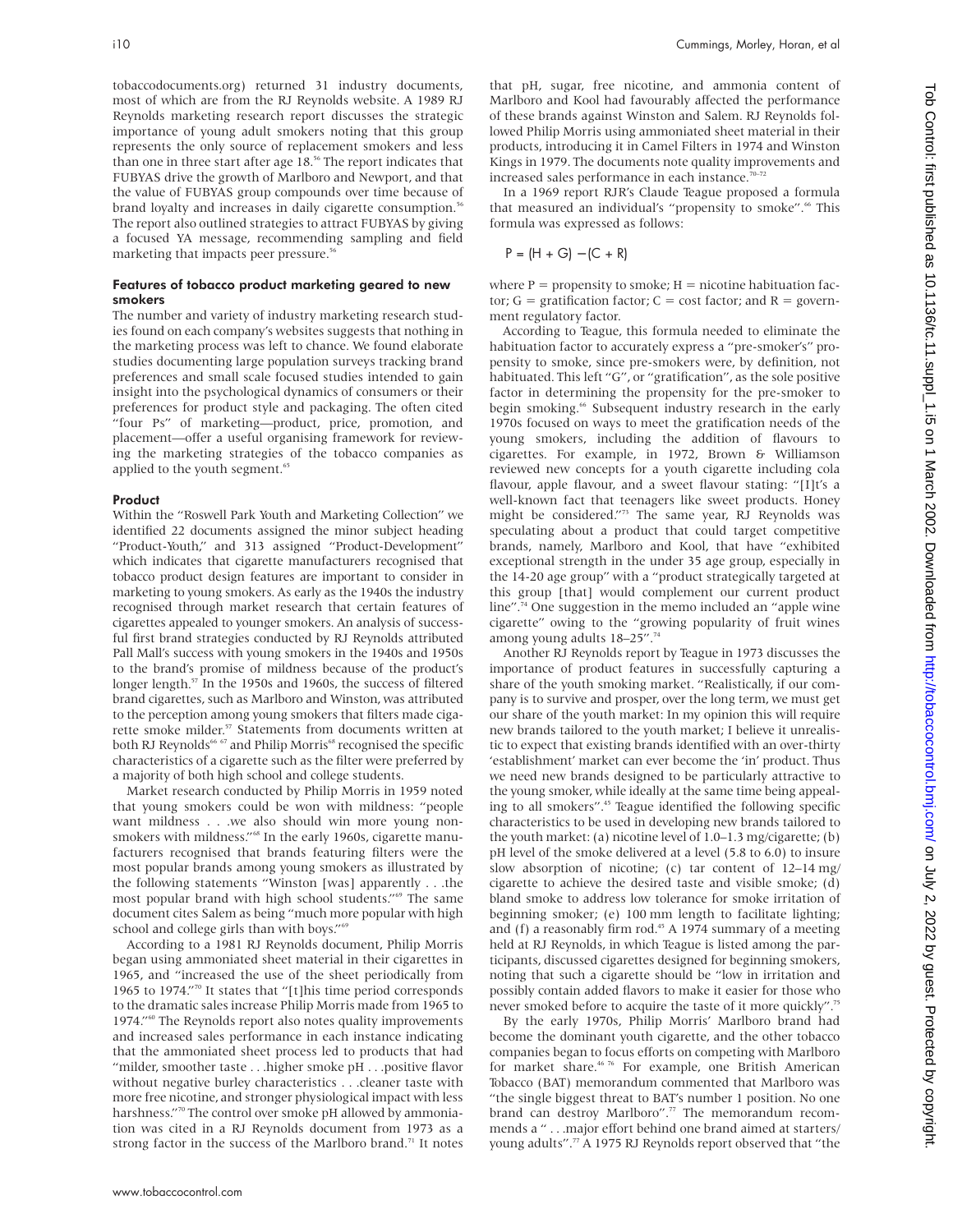85mm Normal Flavor Filter was the preferred category of cigarettes among youth".78 This report comments that "the 14–24 age group" would "account for key share of cigarette volume for the next 25 years" as they matured.<sup>78</sup>

With the advent of "light" cigarettes, the "mild" flavoured, high filtration, light cigarette would become the standard "youth starter" cigarette by the late 1970s, and has remained so through the 1990s. Philip Morris' Marlboro Lights has dominated the youth market segment since the early 1970s, and the rest of the industry endeavoured to create "youth brands" by copying the physical characteristics of this brand in order to gain market share. RJ Reynolds concluded that one of the strengths of Marlboro over Winston among young smokers was the perception that "Marlboro was smoother than Winston, and less strong".<sup>57</sup> Marketing experts at RJ Reynolds recommended that "RJR should use copy strategies which emphasize product positives to younger adult smokers. Connotations of 'weak', 'concerned', or 'low tar', should be avoided and elements of 'mild', 'smooth', 'rich', 'smoking pleasure' should be emphasized."<sup>57</sup>

Documents immediately predating the introduction of the "Joe Camel" campaign discuss giving "high priority to eliminating elements of harshness from its younger-adult-targeted products".<sup>79 80</sup> The Joe Camel advertising campaign emphasised "smoking pleasure" and "smooth taste".<sup>81</sup> 82 The paper by Wayne and Connolly in this issue describes the research programmes implemented by RJ Reynolds in the 1980s and 1990s to reformulate Camel cigarettes so it would be perceived by smokers as milder and less harsh tasting and could further broaden Camel's user base, particularly among beginning smokers who were opting for Marlboro.<sup>82</sup> Lorillard introduced its "Harley-Davidson" cigarette brand in the 1990s also to compete with Marlboro. In 1996, Lorillard introduced "Harley Light 85's" designed specifically to "improve the products overall acceptability and satisfaction among young smokers and to be more like Marlboro Lights 85".<sup>83</sup>

#### Price

It is well established that pricing is an important factor influencing demand for tobacco products. Some evidence suggests that as a group, teenagers are more responsive to variations in tobacco product pricing.60 Within the "Roswell Park Youth and Marketing Collection", 113 documents were assigned the minor subject heading "Advertising and Marketing—Pricing", and 37 were assigned "Youth (<18 years old)—Price elasticity". The paper by Chaloupka and colleagues in this issue examines industry documents describing on how cigarette pricing impacts consumption patterns.<sup>84</sup> The most explicit references to underage smokers come from memoranda and reports written by or sent to Myron Johnson, an economist at Philip Morris.<sup>28 43 85</sup> Johnson studied demographic and economic factors that might influence future trends in the sale of Philip Morris' cigarettes. In 1975, he reported that "Marlboro's phenomenal growth rate in the past has been attributable in large part to our high market penetration among young smokers . . .15 to 19 years old . . .my own data, which includes younger teenagers, shows even higher Marlboro market penetration among 15–17-year-olds."43

In a 1981 memorandum, Myron Johnston acknowledges that the effect of a price increase in cigarettes would vary for different segments of the population: "Many of us have hypothesized that price elasticities are different for different demographic or socioeconomic groups, e.g., that price increases would have less effect on the higher income groups and on the older and therefore more habituated smokers, than on other smokers."86 In a subsequent memorandum, Johnson comments how a price increase in the cost of a pack of cigarettes would have an especially large impact on teenage smokers and Marlboro sales: "[w]e will no longer be able to rely on a rapidly increasing pool of teenagers from which to

replace smokers through lost normal attrition ...Because of our high share of the market among the youngest smokers Philip Morris will suffer more than the other companies from the decline in the number of teenage smokers."<sup>28</sup> In a 1981 report authored by Murray Daniel, he commented on how the gasoline shortage in the late 1970s had contributed to the declining trend in teenage smoking prevalence: "I think it is more than coincidental that the sharpest declines in smoking prevalence among teenage males occurred in 1979 and 1980, the years in which the price of gasoline rose most sharply. When it comes to a choice between smoking cigarettes or cruising around in his car, the average teenage male would probably choose the latter."<sup>85</sup>

Documents produced by RJ Reynolds reveal similar findings.57 87 A 1984 RJ Reynolds report also highlights the importance of price as a factor influencing cigarettes sales to young smokers. The report notes: "[s]ome evidence suggests that younger adult smokers are interested in price, but unlikely to adopt a brand whose only hook is price."<sup>56</sup> The report goes on to recommend that "a price value brand would need a conspicuous second 'hook' to reduce possible conflict between younger adults' value wants and imagery wants. The most suitable 'hooks' are likely to be based on product quality, since these provide easy-to-explain public reasons for switching. Tactically, extended periods of closely targeted pack promotions (B1G1F [that is, buy one, get one free] sampling) in selected sites (e.g., convenience stores, military exchanges, special events) could lead to brand loyalty from repeated trial. This should be considered an investment program."<sup>57</sup>

Philip Morris' decision to slash the price of its popular premium brand cigarettes in 1993 (that is, Marlboro Friday), coupled with an increased emphasis on value added promotions, helped fuel a resurgence of youth smoking in the 1990s.<sup>88-90</sup>

#### Advertising and promotions

Pollay, a marketing professor at the University of British Columbia, has reviewed industry documents produced in Canadian tobacco litigation on the subject of marketing to youth.<sup>11</sup> He found that the tobacco manufacturers carefully and extensively researched the process of conceiving, developing, and deploying cigarette advertising targeted to youth. To recruit starters, brand images communicated independence, freedom, and peer acceptance and advertising portraying smokers as attractive, autonomous, accepted and admired, and athletic. According to Pollay, the industry's documents he reviewed demonstrated that their cigarette advertising influenced demand for cigarettes, not just brand loyalty and brand switching as the tobacco industry has asserted.<sup>11</sup>

We have also uncovered many corporate documents from US tobacco manufacturers that make reference to brand imagery as a critical factor in the success of a given brand with young smokers. For example, a 1984 RJ Reynolds document attributed the success of Marlboro to its strong imagery that "was in tune with younger adult smokers' enduring want to express their maturity and independence through smoking." The success of Winston as a brand popular with young people in the 1960s was attributed to "peer pressure—the 'bandwagon effect'".57 A 1973 RJ Reynolds document outlined the advertising elements of a brand that would attract young smokers as including "participation, togetherness and membership in a group . . .a mechanism for relieving stress, tension, awkwardness, boredom . . .adventurous, different, adult . . . something arousing, some curiosity and some challenge . . . must become the proprietary 'in' thing . . .should not be perceived as a 'health' brand."45

Teens aged 16 and 17 have especially strong social ties to friends.<sup>91</sup> Thus, advertising which reinforces how a product will contribute to acceptance by one's peers would be expected to be especially effective with teenagers. We uncovered several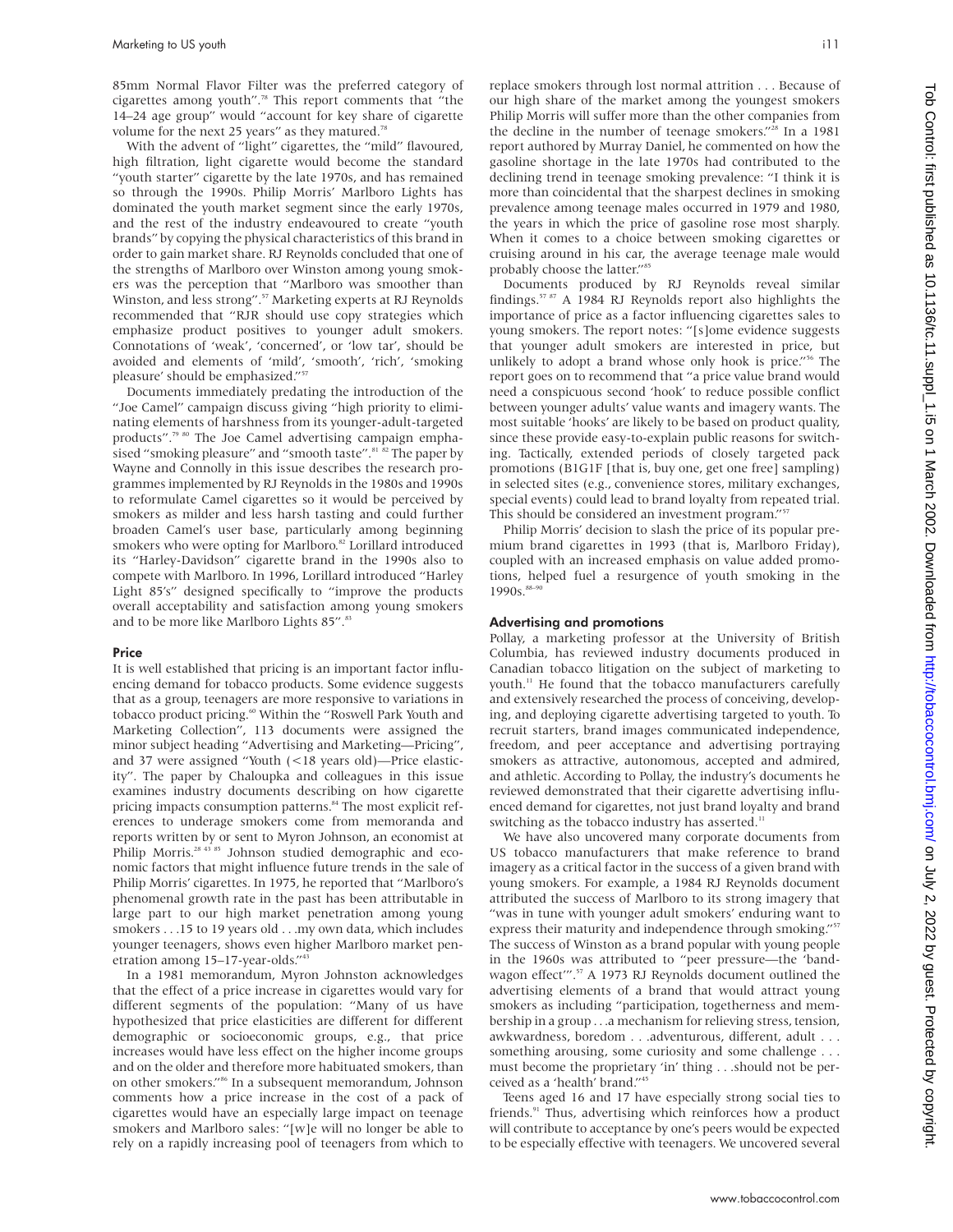examples of marketing plans stressing social acceptance as a central theme of the advertising. For example, a 1984 marketing research report by RJ Reynolds commented that: "[g]iven younger adult smokers' keen interest in peer acceptance/ approval, it is likely that younger adult smokers would be interested in a brand which effectively addresses social acceptability and also provides the other smoking benefits they want."57 This report recommended that RJ Reynolds "make resources available to develop/improve its capabilities to thoroughly identify and track demographics, values/wants, media effectiveness, and brand performance within sectors of the younger adult smoker population."<sup>57</sup>

The results of such an investment in market research appears in documents beginning in the mid-1980s which refer to studies on younger adult smoker perceptions of Camel cigarettes. A 1984 memorandum analysing young adult perceptions of Camel recommended that advertising for Camel "be positioned against young adult smokers who would like to be non-conformist".<sup>92</sup> This memorandum includes a table of FUBYAS social groups, including such labels as "Goodies", "Preps", "Rockers", and "Punkers". Camel is defined as appealing to "Rockers", "Party Partiers", and "Punkers".<sup>92</sup> A 1986 memo recommends that Camel advertising be directed toward using peer acceptance/influence to provide the motivation for target smokers (defined as 18–24 male smokers) to select Camel.<sup>93</sup> The memo suggests that the objective the advertising be to convince "target smokers that by selecting Camel as their usual brand they will project an image that will enhance their acceptance among their peers."<sup>93</sup> The memo notes that, "advertising will rely on clearly aspirational appeals (the me I want to be versus the me I am) to provide the motivation for target smokers to select Camel."<sup>93</sup>

Cigarette companies have utilised a wide range of promotional strategies such as sampling, use of discount coupons, sponsorship of events, point-of-sale incentives (for example, buy one get one free, posters, lighters, T shirts), contests, and media delivered advertising (TV and movie product placements) to promote and maintain brand sales. Tobacco manufacturers have fastidiously held to the position that these promotional efforts are aimed at established adult smokers, with the goal of capturing potential "brand-switchers" However, the public health literature has clearly demonstrated that youth are aware of and participating in a wide variety of tobacco brand promotions, and that there is a consequent adverse effect upon adolescent smoking behaviour.<sup>12-16 90</sup> The paper by Katz and Lavack in this supplement examines the industry's use of bar promotions to market cigarettes.<sup>94</sup> While one might expect that bar promotions would have no impact on teenage smokers, tobacco industry documents reveal that such promotions help communicate product brand information indirectly through a diffusion process.<sup>94</sup> Since teens aspire to be older and more mature than they are, recruiting younger adults to smoke your cigarette brand is perhaps the best way to try to communicate to teens that your brand is the "in brand".<sup>91</sup>

Within the "Roswell Park Youth and Marketing Collection" a total of 477 documents were coded with "Advertising and Marketing—Promotional item/program". As the size of this subset suggests, promotional item giveaways appear to play a large role in the marketing activities of the tobacco companies. For example, during the 1970s and 1980s Philip Morris sponsored the "Marlboro Resort Program" which described promotional activities geared to the younger smoker during spring break, summer vacations, and Christmas breaks in places like Fort Lauderdale and Daytona Beach.<sup>95-99</sup> The rationale for the programme was based on the observation that "vacationers (who are young adults) are 'ideal candidates for Marlboro'".<sup>95</sup> This report describes the "Marlboro Resort Program" as including promotional materials such as posters, mass sampling, store sales with offers for free Marlboro towels or T shirts, and point-of-sale incentives.

In the 1990s, Philip Morris sponsored the "Marlboro Adventure Team," which had the stated goal to "increase visibility and build Marlboro sales".<sup>100 101</sup> While many of the items offered as part of this promotional programme would appear to have a youthful appeal, Philip Morris required participants to provide their age and signature, with the disclaimer that "individuals must be 21 years of age or older" to participate. However, we found letters from parents sent to Philip Morris insisting that the names of their underage children be removed from the company's mailing list.<sup>102</sup> This indicates that Philip Morris was at least aware that the promotional programme was attracting the attention of (and responses from) underage consumers.

We uncovered many documents describing programs for cigarette sampling. Many of these documents indicate that sampling activities are restricted to smokers 21 and older. However, despite such statements, the locations selected for sampling often corresponded to places where young people would be expected to congregate, such as rock concerts, sporting events, recreational areas, and shopping malls.<sup>22 49</sup> <sup>54 95</sup>–<sup>101</sup> <sup>103</sup>–<sup>106</sup> Combining sampling activities with event sponsorships offered the opportunity to distribute promotional items, to both sell and to sample (that is, distribute freely), and to collect marketing data from attendees. Additionally, event sponsorship provided the opportunity to extend exposure of the brand name and/or logo when the event itself is advertised, discussed or reported on in the media, or televised.<sup>107</sup>

Sponsorship of sporting events was especially popular with the cigarette industry since it gave them a vehicle to link their products with popular events and an opportunity to get their brand logos on television in violation of the spirit of the federal broadcast advertising ban. A 1987 Philip Morris discusses the value of sponsorship of auto racing: "Marlboro 500 at Michigan International Speedway was highly successful in creating brand awareness and generating positive publicity. The PM sales force did and exceptional job in placing banners and P.O.S. [point of sale] material in the surrounding area, as well as conducting sampling activities at the track itself. The race was broadcast live on ABC-TV, and Marlboro signage was visible throughout the 4 hour telecast."<sup>108</sup>

#### Placement

Within the "Roswell Park Youth and Marketing Collection", a total of 69 documents were coded as "Advertising and Marketing–Product placement." Product placement refers, in this coding, to the location where tobacco products are offered for sale and the placement of product advertising. Many of the documents we found revealed a strategic interest in placing youth oriented brands, promotions, and advertising in locations where young people congregate.<sup>22 49 54 95-101 103-106</sup> For example, a 1973 Winston Box Marketing Plan, prepared by William Esty Agency for RJ Reynolds, outlined strategies for targeting of Marlboro Box smokers in certain markets, including the metro Los Angeles test area. The target audience was defined as "young, affluent, urban male, age 14–20, who comprise majority of box smokers".<sup>105</sup> The report outlines a media plan, including schedule and budget for newspaper (sports section), magazine, out-of-home, point of sale, and promotional item methods, including "use of self-service displays in retail locating accessible to and trafficked by the target".<sup>105</sup> A 1984 Philip Morris report reviewing possible locations for the "Marlboro Spring Vacation Program", whose goal was to select places where young adults congregate. The report describes ski resorts and 98 different beach locations.<sup>99</sup> We also located two instances in the 1990s where RJ Reynolds sales reps were instructed to identify high volume cigarette outlets in close proximity to colleges and high schools where large numbers of young adults are likely to frequent.<sup>54 10</sup>

The paper by Mekemson and Glantz in this supplement examines how the tobacco industry promotes smoking through entertainment media.<sup>109</sup> In our analysis of documents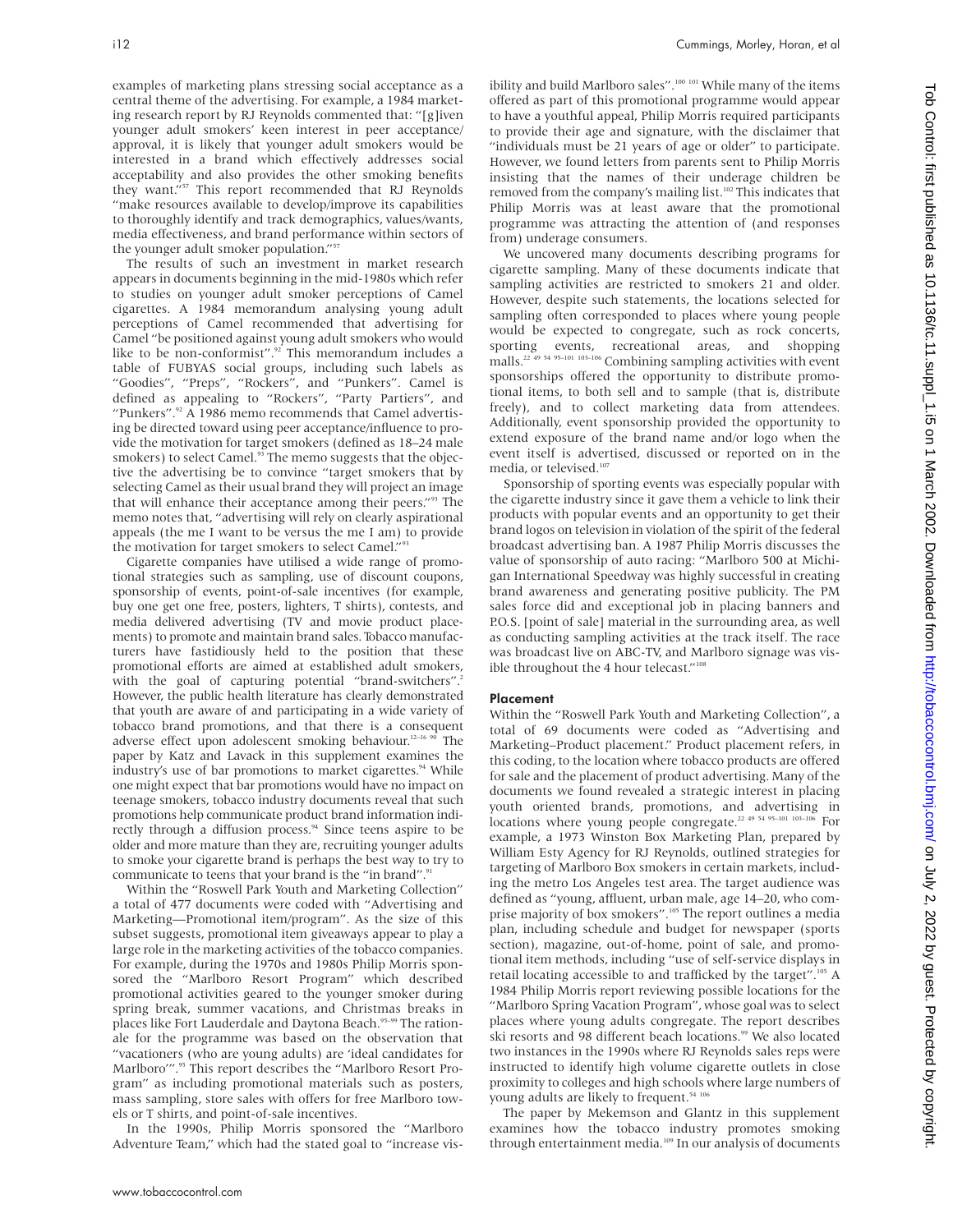pertaining to marketing to youth, we identified several post-1971 industry documents on product placements in films, articles on celebrities smoking, and the encouragement of smoking on television. A 1972 letter from Beverly Walker of Universal Pictures to RJ Reynolds expressed interest in the use of Camel and/or Winston radio commercials from 1962 for use in the film American Graffiti.<sup>110</sup> The author of the letter explains that the films' plot focuses on a group of teenagers on the cusp of adulthood and notes that "the value of this type of subliminal advertising is known and accepted by now".<sup>110</sup> A letter dated October 1979 from Dovemead Limited to Philips Morris Europe discusses the placement of Marlboro brand name in the movie Superman II.<sup>111</sup> The letter notes that the Marlboro brand name will be shown on a billboard in a major scene and outlines the monetary and discretionary specifics of agreement. A 1983 internal Brown & Williamson memorandum discusses the "Kool record continuity promotional concept" suggesting that programme be tied-in with the RCA record club and offer records at 50% discount.<sup>112</sup> The memorandum explains that "smokers can order from a special Kool catalog and imagines that this will reach the Kool target audience, with the benefit of possible tie-ins such as MTV".<sup>112</sup> We located documents from 1983 describing an agreement between Associated Film Promotions and Sylvester Stallone guaranteeing use of Brown & Williamson products in no less than five movies for a payment of  $$500,000$ .<sup>113</sup> A subsequent Brown & Williamson document describes the items purchased (jewellery, car, etc) for product placements in "Where The Boys Are", "Killing Ground", and "Sylvester Stallone movies".114 We also found a 1989 document listing Philip Morris schedule of product placements for 1987-89.<sup>44</sup> This document provides a list of movie titles, the products supplied to the movie producer, and estimated fair market value of the advertising gained from the product placement. Products supplied include cigarettes, signage, neon and period signage. Movie titles included "The Muppet Movie", "Amazon Women on the Moon", "Robocop", "Tapeheads", "Dream Team", "Field of Dreams", "K-9", "War Party", "Who Framed Roger Rabbit", and "Crocodile Dundee".44

#### **DISCUSSION**

The results from this study reveal that the cigarette manufacturers have competed vigorously against each other over the last 50 years to capture a share of the youth market. Despite the industry's public assertion that its marketing efforts were only aimed at brand loyalty and switching, their own documents contradict this claim. The documents show that each of the tobacco companies carefully researched and knowingly implemented marketing strategies to appeal to young smokers. Before the mid 1970s industry documents are fairly explicit in discussing the need and desirability of capturing a share of the teenage smoker market. Later industry documents talk about FUBYAS, beginning smokers, starter smokers, and young adults smokers, without mentioning teenagers explicitly. However, merely changing the language used to refer to teenage smokers does not alter the underlying economic reality that requires companies to capture a share of the starter market, most of whom are known to be teenagers, in order to prosper. As stated in the marketing plans for Marlboro, the goal was to "attract young adult smokers and retain them as they age".<sup>115</sup> Ironically, dropping the reference to teenagers as the target audience for a particular brand would actually be perceived positively by older teens (16–17 years old), who dislike being referred to as "teenagers", and instead prefer to be referred to as "young adults".<sup>91</sup> Marketing research indicates that older teens are not attracted to products that are explicitly marketed to teens.<sup>91</sup> Thus, the tobacco industry's suggestion that tobacco products are for young adults smokers actually makes cigarettes more appealing to teenagers.

While this study carefully attempted to research the tobacco industry's claim that they have not been interested in recruiting young people to smoke, our ability to understand the marketing practices of the industry is limited to the materials present on industry' websites. We were only able to examine the documents that the tobacco companies turned over through litigation. We do not have access to material that has been withheld, destroyed, or is in the possession of non-tobacco companies such as advertising and consulting firms. In other words, we do not know what we do not have, and probably never will.

Nonetheless, we have uncovered evidence that suggests that relevant documents may have been destroyed. A 1991 fax from a New York marketing firm to RJ Reynolds refers to an attached list of focus groups and market research material on the "Joe Camel" campaign noting "under our current scrutiny, a wise move to rid ourselves of developmental work!".116 We also learned that with regards to the youth marketing issue, the language used in documents, especially those from the most recent decades has been sanitised.<sup>50 51</sup> Despite what the tobacco industry may have written or said about not wanting youth to smoke, their actions have suggested otherwise.62 117 118 For example, in the mid 1980s, the Camel ad campaign featured Bob Beck, the Indiana Jones style safari suited adventurer, who was intended to project an image that would appeal to young males. When this campaign was dropped in 1987, it was replaced with the infamous cartoon Joe Camel campaign, hardly evidence of movement towards an adult market segment.

The recent proliferation of cigarette brands touting cooler, smoother, and milder tasting smoke suggests that cigarette companies are still competing to capture a share of the youth smoking segment. Previous research has shown a strong preference for smoking menthol cigarette brands by African American teenagers.<sup>119</sup> In 1999, Philip Morris introduced a new menthol brand, Marlboro Mild, targeting younger African American smokers.<sup>120</sup> A recent report on the smoking habits of 9th grade students in Erie County, New York observed a major increase between 1996 and 2000 (from 8% to 28%) in the percentage of African American teenagers who reported smoking Marlboro.<sup>121</sup> Is the recent increase in Marlboro's share of market among African American teenagers in Erie County, New York merely a coincidence or some unintended side effect of marketing to adult smokers? The sheer volume of marketing research performed by cigarette companies on virtually all aspects their products, suggests that unforeseen effects of their marketing efforts (such as teenagers being attracted to purchasing their brand) are unlikely.

The industry documents reviewed in this study validate some "tried and true" prevention strategies and suggest new approaches for discouraging cigarette smoking by young people.<sup>60</sup> Number one among the "tried and true" prevention approaches is keeping the price of the product high. The industry documents acknowledge that young people are sensitive to variations in the price of cigarettes.<sup>57 85</sup> Increasing the cost of tobacco products (both monetarily and psychologically in terms of time and effort to acquire cigarettes) discourages smoking. The documents also reveal that young smokers primarily select a brand because of its image, not price. $2833$ Thus, while young smokers are price sensitive, they tend not to want to substitute a premium (image oriented) brand for one whose main feature is its low price. To help reduce the conflict young smokers experience between price and imagery, tobacco companies have devised marketing strategies to add value to the higher priced premium brands that teenagers want.<sup>89 90</sup> These strategies have include promotions like such as buy one pack, get one free ("B1G1F"), the offer of gifts in return for used cigarettes packs, and packaging cigarettes into smaller more, affordable units (that is, 10 cigarettes per pack instead of 20). $57$   $87$  Presumably, restricting these types of marketing approaches would help discourage young people from smoking.<sup>8</sup>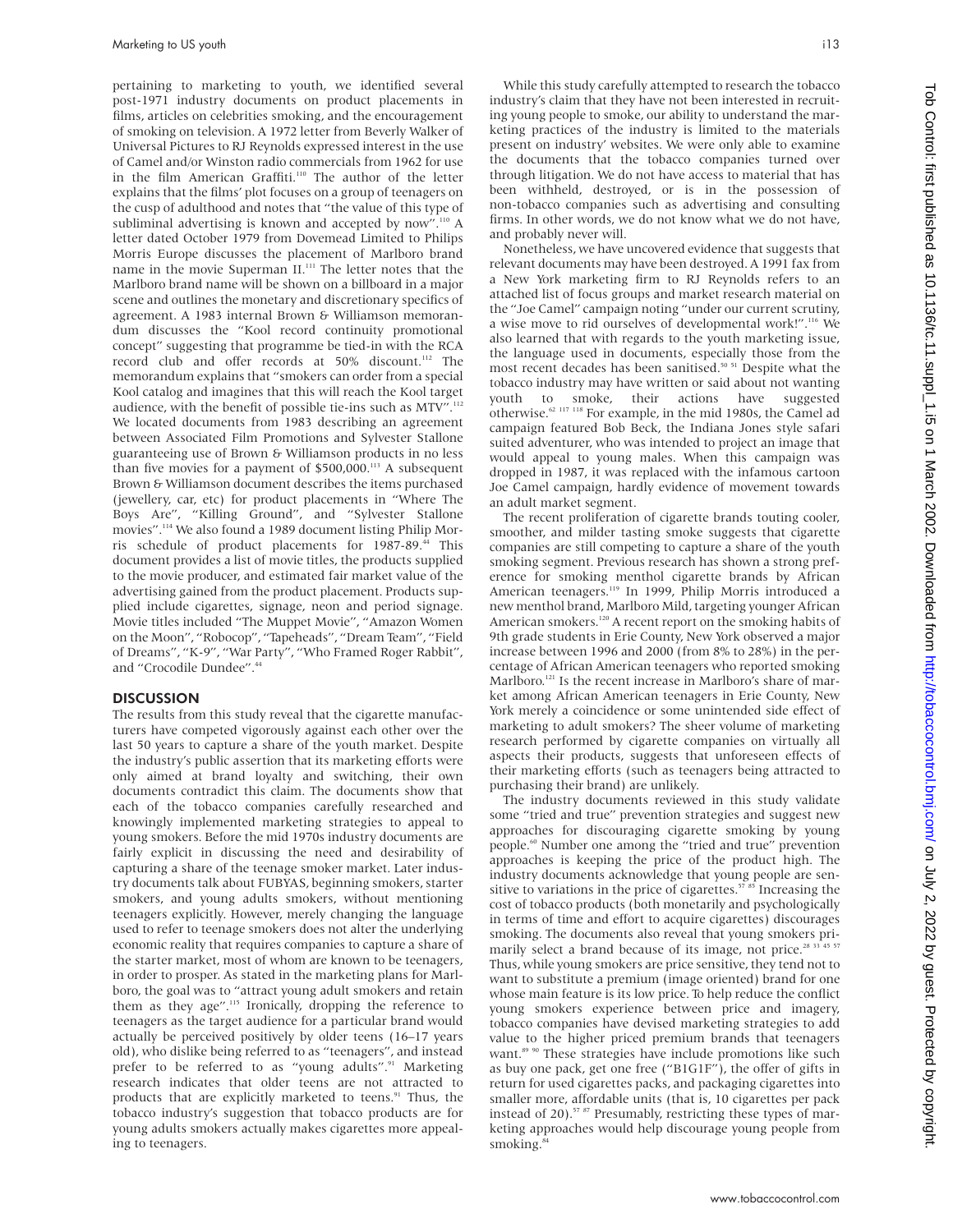The tobacco documents also provide support for ongoing efforts to limit the way that tobacco products are advertised and promoted. Placing strict limits on where cigarettes are sold and advertised is an obvious approach to discouraging smoking among young people. Product placements and advertising should be kept away from schools and other areas with a high volume of youth traffic. Convenience stores and gas stations are the main commercial outlets where underage smokers purchase cigarettes.<sup>61 122</sup> Communities should consider enacting zoning restrictions to limit the number of tobacco selling outlets. It is likely that the density of tobacco selling outlets impacts the price of cigarettes (that is, more outlets lower prices because of competition).

The tobacco industry's market research reveals that advertising and promotional efforts that associate a brand with images of autonomy, togetherness, risk taking, and social acceptance, make the brand more attractive to young people.<sup>56</sup> Review of cigarette advertising and promotional activities by an independent board with authority to eliminate elements of marketing that make cigarette smoking attractive to young people should be required of all tobacco companies. To date, the tobacco industry has opposed such a review process.<sup>123</sup> The marketing documents of the cigarette manufacturers themselves make it clear that it is unable to regulate themselves when it comes to restricting its marketing to the youth segment.<sup>62 117 118</sup>

The industry documents also provide evidence for some new approaches to youth smoking prevention. This study has uncovered evidence that product design features such as the package style and colour, the length and diameter of the cigarette, and the use of additives to make the smoke less harsh (that is, milder and smoother) are deliberately manipulated to make a product more appealing to young "starter" smokers.<sup>45 74</sup> The implication of this finding is that product design features such as the length of the product, its filter, the burn rate and temperature, ingredients and smoke chemistry (pH level of the smoke) should be carefully evaluated and regulated in ways that make cigarette smoke less palatable to the new smoker (that is, smoke that is not so easy to inhale). Adoption of prominent graphic warning labels such as those now required on packages of Canadian cigarettes would serve the duel purpose of helping to educate consumers about the risks of smoking while at the same time making the cigarette pack less appealing to younger smokers.<sup>124</sup> Research in social psychology provides theoretical and empirical justification for the use of vivid photographs in warning labels.<sup>125</sup> Alternatively, cigarettes could be packaged in identical plain packaging which research suggests would make cigarette smoking less appealing to younger smokers.<sup>126</sup>

In a recent survey of adult smokers, Slovic found that most respondents said that they would not start smoking if they had to it do over again.<sup>127</sup> The tobacco industry has exploited the fact that adolescents are not in a position to make an informed and rational choice about smoking. Adolescent decisions to engage in risky behaviours, including tobacco use, reflect a distinctive focus on short term benefits and an accompanying tendency to discount long term risks or dangers, and to believe that those risks can be controlled by personal choice.<sup>9</sup><sup>12</sup>

Studies of teenage smoking patterns also show a tendency among adolescents who have begun to smoke to discount long term health risks.<sup>9 127 128</sup> A recent survey of adult smokers found that while most are aware that smoking is associated with an increased risk of disease, few believe that this risk applies to themselves since they optimistically assume that they will stop smoking before experiencing health problems.129 This observation is reinforced in a report prepared for Imperial Tobacco Limited (a Canadian tobacco manufacturer affiliated with British American Tobacco), which examined the smoking attitudes and habits of teenager smokers. The report notes: "[s]tarters no longer disbelieve the dangers of smoking, but they almost universally assume these

## What this paper adds

The vast majority of smokers begin their smoking careers as teenagers. Teenage smokers smoke the most heavily advertised cigarette brands. Brand loyalties are usually established during the teenage years with relatively few smokers switching brands annually. Despite this evidence, cigarette manufacturers claim that they do not want minors to smoke and that their marketing activities are aimed only at established adult smoker.

This paper describes results from a systematic analysis of thousands of previously secret tobacco industry documents to evaluate the claim that the tobacco industry has no interest in marketing its products to youth. The results from this study reveal an undeniable interest on the part of the tobacco industry in marketing cigarettes to minors. In an effort to compete for a share of the starter smoker market, cigarette companies have created special product formulations, developed unique packaging designs and pricing schemes, and developed advertising and promotional campaigns so to appeal to the unique wants and needs of the young smoker. The industry documents provide evidence to support the following approaches to tobacco prevention: (1) keep the price of the product high; (2) keep product placements and advertising away from schools and other areas with a high volume of youth traffic; (3) make cigarette advertising (that is, themes and visual images) unappealing to youth; (4) make product packaging unappealing to youth; and (5) design the product so it is not easy to inhale.

risks will not apply to themselves because they will not become addicted."130 The report also comments on the fact that teenage smokers rapidly learn how difficult it is to stop smoking once they start smoking regularly: "[o]nce addiction does take place, it becomes necessary for the smoker to make peace with the accepted hazards. This is done by a wide range of rationalizations . . .The desire to quit seems to come earlier now than before, even prior to the end of high school. In fact, it often seems to take hold as soon as the recent starter admits to himself that he is hooked on smoking. However, the desire to quit and actually carrying it out are two quite different things, as the would-be quitter soon learns."<sup>130</sup>

Once smokers discover that it is not so easy to stop smoking, they begin to develop a wide range of rationalisations to support their continued smoking behaviour.<sup>128</sup> As described in the paper by Pollay and Dewhirst in this supplement, the tobacco industry is waiting and ready to support these rationalisations with a wide array of new products (for example, filtered cigarettes, low tar, no additives) providing the illusion of a less hazardous cigarette.<sup>131</sup> The tobacco industry documents provide a unique source of data upon which to design a new generation of prevention and control strategies. The only question that remains is whether public health practitioners will be able to utilise the knowledge gained from those directly involved in marketing tobacco products to reverse the outcome.

#### ACKNOWLEDGMENTS

The research described in this paper was supported by grants from the National Cancer Institute CA77021-03, CA87696-01, and by Core Grant CA16056-26.

..................... Authors' affiliations

K M Cummings, C P Morley, J K Horan, C Steger, Department of

Cancer Prevention, Epidemiology & Biostatistics, Roswell Park Cancer Institute, Buffalo, New York, USA N-R Leavell, Summerland Communications, Buffalo, New York, USA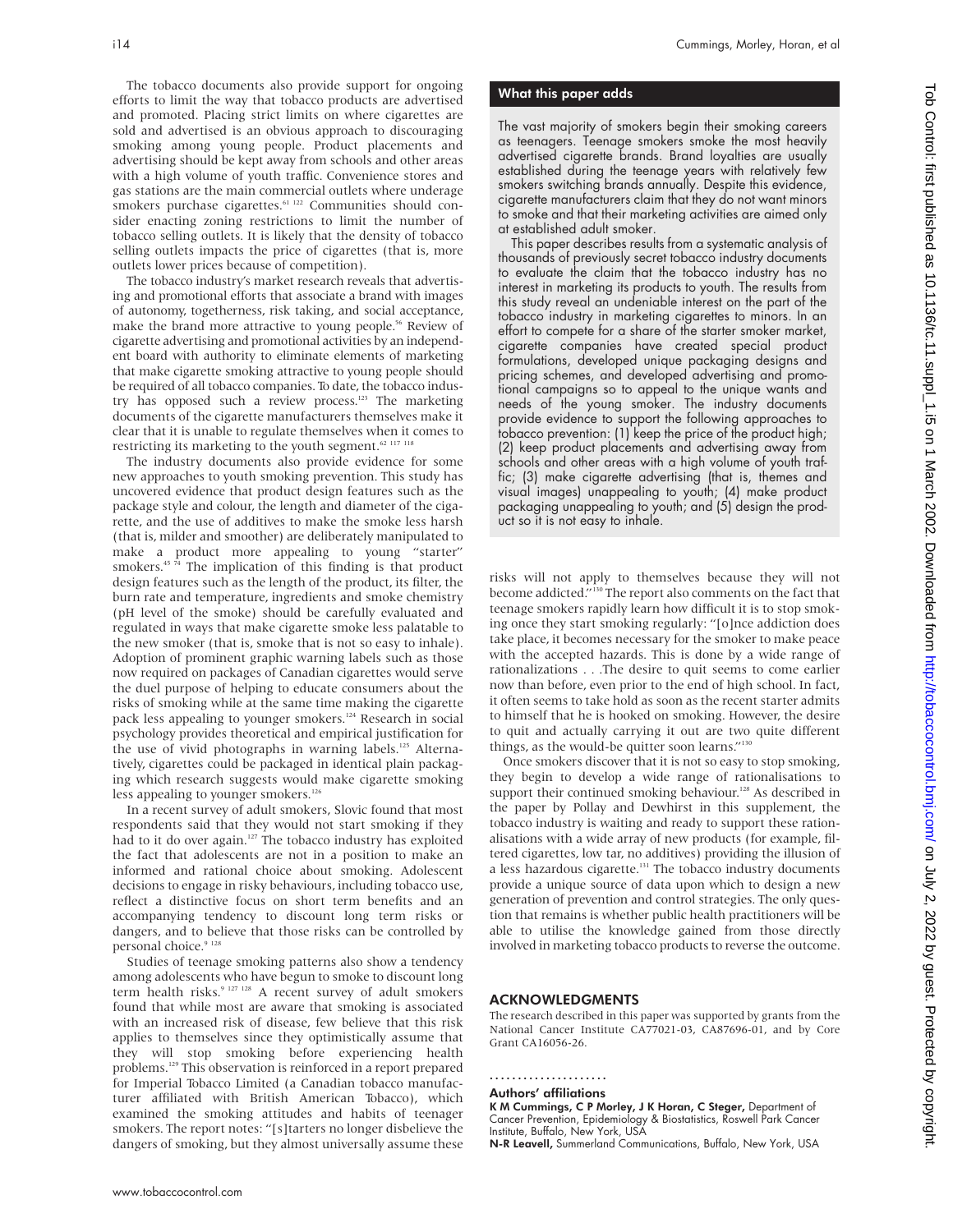#### **REFERENCES**

- 1 Cummings KM, Leavell N. Preventing youth smoking. Presentation at the American Public Health Association Annual Meeting; Chicago, Illinois. November 1999.
- 2 See the testimony of Lynn Beasley VP for Marketing at RJR in the Minnesota tobacco litigation. April 20, 1998 and the testimony of James Morgan, former CEO of Philip Morris Tobacco Company in the Minnesota tobacco litigation. April 22, 1998, in Youth and Marketing Collection linked through URL: http://roswell.tobaccodocuments.org.
- 3 Hill and Knowlton. Cigarette manufacturers announce advertising code. [press release] Brown & Williamson Tobacco Company, Inc. April 27, 1964. Access date: August 21, 2001. Bates No. 690000045-690000047. URL: http://www.bw.aalatg.com/public.asp.
- 4 Philip Morris. Action against access [advertisement]. Roll call June 29, 1995, page 12.
- 5 National Association of Attorneys General. Multi-state settlement with the tobacco industry. Boston: Tobacco Control Resource Center, Tobacco Products Liability Project, 2000.
- 6 Philip Morris to stop ads in magazines read by youth. New York Times. June 6, 2000:C27.
- 7 Tobacco Institute. In the public interest: three decades of initiatives by a responsible cigarette industry." Tobacco Institute. July 10, 1985. Access date: August 21, 2001. Bates No. TIMN0350666- TIMN03506671. URL: http://www.tobaccoinstitute.com.
- 8 Tobacco Update. Cigarette industry initiatives against youth smoking.<br>Tobacco Institute. 1990. Access date: August 21, 2001. Bates No. TIMN0325834 – TIMN0325835. URL: http:// www.tobaccoinstitute.com.
- 
- 9 Lynch BS, Bonnie RJ. *Growing up tobacco free*. Washington DC:<br>National Academy Press, 1994.<br>10 Cummings KM, Hyland A, Lewit E, *et al.* Discrepancies in cigarette<br>brand sales and adult market share: are new teen smokers gap? Tobacco Control 1997;6(suppl 2):S38-43
- 11 Pollay RW. Targeting youth and concerned smokers: evidence from Canadian tobacco industry documents. Tobacco Control 2000;9:136–47.
- 12 **Pierce JP**, Choi WS, Gilpin EA, *et al*. Tobacco industry promotion of<br>cigarettes and adolescent smoking. JAMA 1998;**279**:511–15.<br>13 **Distefan JM**, Gilpin EA, Sargent JD, *et al*. Do movie stars encourage
- adolescents to start smoking? Evidence from California. Prev Med 1999;28:1–11.
- 14 King C III, Siegel M. Brand-specific cigarette advertising in magazines in relation to youth and young adult readership, 1986-1994. Nicotine Tob Res 1999;1:331–40.
- 
- 15 **Sargent JD**, Dalton M, Beach M, *et al.* Effect of cigarette promotions on smoking uptake among adolescents. *Prev Med* 2000;30:320–27.<br>16 **Pollay RW**, Siddarth S, Siegel M, *et al.* The last straw<sup>e</sup> Cigarette about t
- 17 Malone RE, Balbach ED. Tobacco industry documents: treasure trove or quagmire? Tobacco Control 2000;9:334–8.
- 18 http://www.cdc.gov/tobacco/industrydocs/4babout.htm September 18, 2001.
- 19 http://www.library.ucsf.edu/tobacco/searching.html. September 17, 2001.
- 20 Balbach ED, Gasior RJ, Barbeau EM. Evaluating the comparability of searching tobacco industry documents at the Minnesota Depository vs.<br>tobacco industry websites. *Tobacco Control* (in press).
- 21 http://www.cdc.gov/tobacco/industrydocs/glossary.htm. September 18, 2001.
- 22 **R J Reynolds Tobacco Co**. 1975 Marketing Plans Presentation.<br>September 30, 1974. R J Reynolds Tobacco Company, Inc. Access date:<br>August 17, 2001. Bates No. 500746950-500746975. URL: http://www.rjrtdocs.com. Continued in: R J Reynolds Tobacco Co. Marketing Objective 1975. Reestablish Our Share of Market. Growth in<br>the Domestic Cigarette Industry. 1975. R J Reynolds Tobacco Company,<br>Inc. Access date: August 17, 2001. Bates No.<br>500746977-500747019. URL: http://www.rj
- 23 Achey TL. Subject: Product Information. August 30, 1978. Lorillard Tobacco Company, Inc. Access date: August 21, 2001. Bates No. 03537131-03537132. URL: http://www.lorillarddocs.com/
- 24 Cigarette Brand Switching Studies. [Undated; estimated 1984] Brown & Williamson Tobacco Company, Inc. Access date: August 21, 2001. Bates No. 665076894-665076916. URL: http://www.bwdocs.aalatg.com/
- 25 National Automatic Merchandising Association. Highlights Gilbert youth research study of teen-age cigarette purchase and smoking habits. 1963. Philip Morris Companies, Inc. Access date: August 21, 2001. Bates No. 1005040468-1005040469. URL: http://www.pmdocs.com
- 26 Holbert N. Incidence of Smoking Cigarettes. May 18, 1973. Philip Morris Companies, Inc. Access date: August 21, 2001. Date: August 21, 2001. Bates No. 2041761792 – 2041761796. URL: http://www.pmdocs.com
- 27 Geyelin M. Tobacco executive doubts product risks. Wall Street Journal, 1998.
- 1998.<br>
28 Johnston M., Daniel HG, Levy CJ. 8102 Young smokers prevalence,<br>
1998.<br>
1998.<br>
1998.<br>
1998.<br>
1998.<br>
29 Brown & Williamson Tobacco Co. Young and the styles of the styles No.<br>
1000390803-1000390855. URL: http://w
- http://www.bw.aalatg.com/public.asp.
- 30 Marshall, I. Kool analysis of brand switching study Wave #18. September 10, 1975. Brown & Williamson Tobacco Company, Inc.
- Access date: August 17, 2001. Bates No. 665076813 665076817.<br>URL: http://www.bw.aalatg.com/public.asp.<br>31 **Yizar R**. Pontiac Kool jazz festival. August 8, 1976. Brown & Williamson<br>Tobacco Company, Inc. Access date: Augus public.asp.
- 32 Brown & Williamson Tobacco Co. B&W Problem Lab. G/W s; Idea. April 27, 1977. Brown & Williamson Tobacco Company, Inc. Access date: August 17, 2001. Bates No. 170040579-170040582, 170041305. URL: http://www.bw.aalatg.com/public.asp.
- 33 Brown & Williamson Tobacco Co. Session 3: Implications for cigarette industry. April 20, 1978. Brown & Williamson Tobacco Company, Inc. Access date: August 17, 2001. Bates No. 667007711-667007714. URL: http://www.bw.aalatg.com/public.asp.
- 34 Brown & Williamson Tobacco Co. Cinema advertising possibilities. 1983. Brown & Williamson Tobacco Company, Inc. Access date: August 17, 2001. Bates No. 690132323-690132324. URL: http://www.bw.aalatg.com/public.asp.
- 35 Medicus RP. Factors accounting for Kool volume and share decline. May 10, 1983. Brown & Williamson Tobacco Company, Inc.. Access date: August 17, 2001. Bates No. 670579615-670579625. URL: http://www.bw.aalatg.com/public.asp
- 36 **Brown & Williamson Tobacco Co**. Additional analyses: the national strand switching studies. January 1984. Brown & Williamson Tobacco Company, Inc. Access date: August 17, 2001. Bates No.<br>670579702-670579724. URL: http:
- http://www.lorillarddocs.com.
- 38 Ritchie RE. Progress report Zack Filter and Menthol. August 22, 1975. Lorillard Tobacco Company, Inc. Access date: August 17, 2001. Bates No. 91529112 91529114. URL: http://www.lorillarddocs.com.
- 39 Marketing Corporation of America. Lorillard New Products Work Session: LPT, LIM Next Steps. November 8, 1975. Lorillard Tobacco Company, Inc. Access date: August 17, 2001. Bates No. 03366372 –
- 
- 03366382. URL: http://www.lorillarddocs.com.<br>40 Finn JG. Number of smokers. June 10, 1977. Lorillard Tobacco<br>Company, Inc. Access date: August 17, 2001. Bates No. 03357069 –<br>03357070. URL: http://www.lorillarddocs.com.<br>41
- 42 **Roper B**, Wilkins S. Suggestions for research to answer questions based<br>on Philip Morris behavioral study. June 12, 1970. Philip Morris<br>Companies, Inc. Access date: August 17, 2001. Bates No.<br>2026234664-2026234669. URL
- 43 Johnston M. The decline in the rate of growth for Marlboro Red. May 21, 1975. Philip Morris Companies, Inc. Access date: August 17, 2001. Bates No. 1000024921-1000024927. URL: http://www.pmdocs.com.
- 44 **Philip Morris Companies**, Inc. List by Year of movies for which product was supplied in connection with Charles Pomerantz and Andrew Varela.<br>March 1989. http://www.pmdocs.com. Philip Morris Companies, Inc.<br>Access date:
- 45 Teague CE. Research planning memorandum on some thoughts about new brands of cigarettes for the youth market. February 2, 1973. R J Reynolds Tobacco Company, Inc. Access date: August 17, 2001. Bates No. 502987357-502987368. URL: http://www.rjrtdocs.com.
- 46 Colby FG. Cigarette concept to assure RJR a larger segment of the youth market. December 4, 1973. R J Reynolds Tobacco Company, Inc. Access date: August 17, 2001. Bates No. 501166152-501166153. URL:
- http://www.rjrtdocs.com. 47 Tredennick DW. The purpose of this memorandum is to answer the question 'What causes smokers to select their first brand of cigarettes' July 3, 1974. R J Reynolds Tobacco Company, Inc. Access date: August 17, 2001. Bates No. 501221308-501221317. URL: http://www.rjrtdocs.com.
- 48 **Memorandum from Peggy to Betsy and David**. Camel's 75th<br>Anniversary. August 24, 1987. R J Reynolds Tobacco Company, Inc.<br>Access date: August 17, 2001. Bates No. 507843401. URL: http://www.rjrtdocs.com.
- 49 **R J Reynolds Tobacco Co**. YAS resource allocation. September 9,<br>1988. R J Reynolds Tobacco Company, Inc. Access date: August 17,<br>2001. Bates No. 507181787-507181824. URL: http:// www.rjrtdocs.com.
- 50 **Pittman RA**. Youth market categories and target audience. January 24,<br>1975. Brown &Williamson Tobacco Company. Access date: August 21,<br>2001. Bates No. 670192436. URL: http://www.bw.aalatg.com/ public.asp.
- 51 Hall LW Jr. Younger adult smokers terminology. September 11, 1980.
- R.J. Reynolds Tobacco Company. Access date: August 21, 2001. Bates<br>No. 504075896. URL: http://www.rjrtdocs.com.<br>52 Barnes M. Aging 18 year old snokers into NFO panel data. December<br>8, 1981. R.J. Reynolds Tobacco Company. A 2001. Bates: 503412316-503412318. URL: http://www.rjrtdocs.com.
- 53 Law Department. Marketing assistant training manual. May 14, 1986.
- R. J. Reynolds Tobacco Company. Access date: August 21, 2001. Bates<br>No. 521892843-521892845. URL: http://www.rirdocs.com.<br>54 McMahon J. Young adult market. January 1, 1990. R. J. Reynolds<br>Tobacco Company. Access date: Augu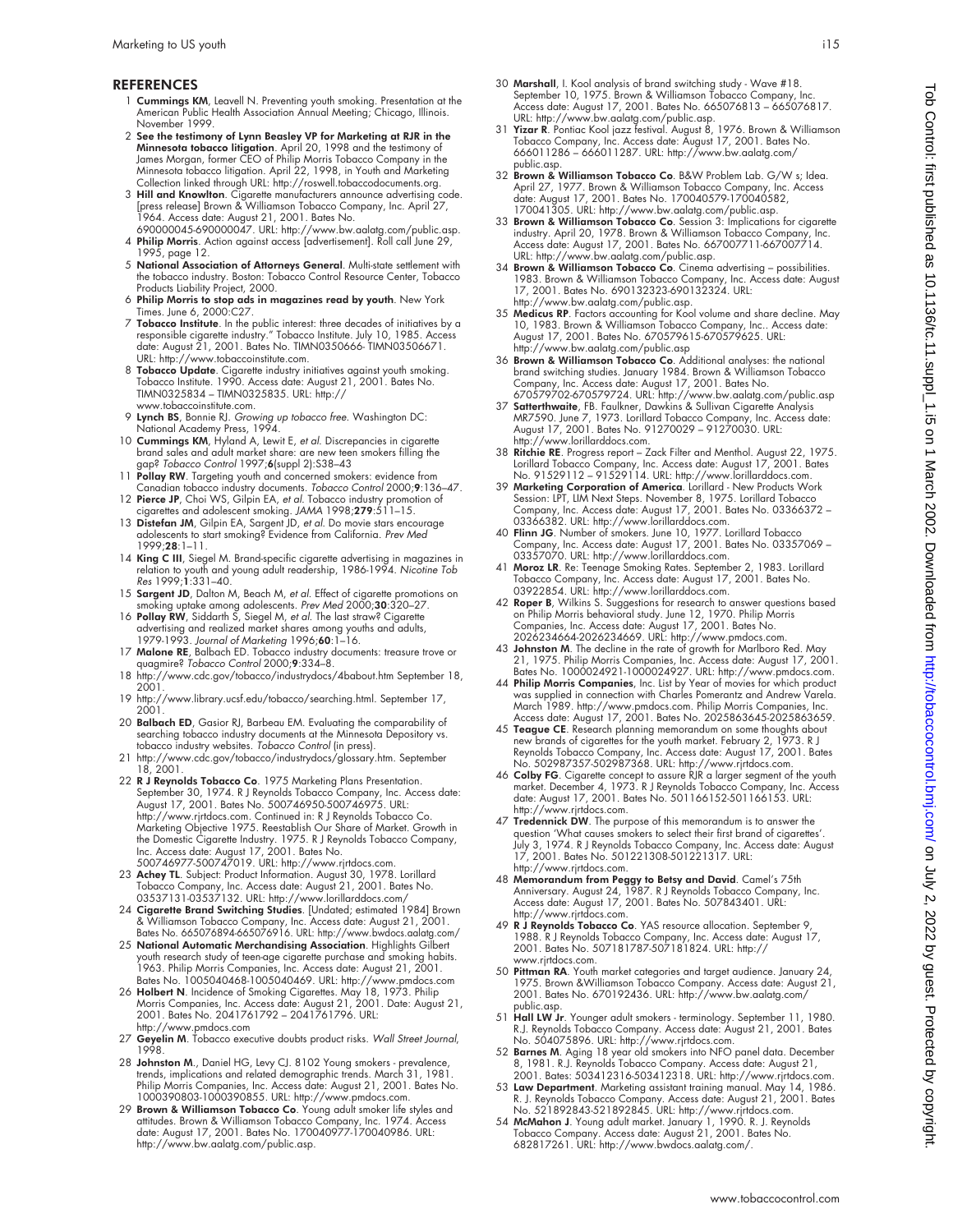protected by guest. Protected by guest. Protect publishing in the supplication of the state of Nation is on Tob Control: firsc interst as 10.11.36/tc.11.36/tc.11.36/tc.11.307. Download from the published as 10.12.  $\alpha$  202 Tob Control: first published as 10.1136/tc.11.suppl\_1.i5 on 1 March 2002. Downloaded from http://tobaccocontrol.bmj.com/ on July 2, 2022 by guest. Protected by copyright

- 55 McMahon J. [Letter to Sales Reps]. May 3, 1990. R. J. Reynolds Tobacco Company. Access date: August 21, 2001. Bates No.
- 682817262-19900503. URL: http://www.bwdocs.aalatg.com.<br>56 **R.J. Reynolds Tobacco Co**. Camel Y&R Orientation. [Undated,<br>estimated early 1990's]. R.J. Reynolds Tobacco Company. August 22,<br>2001. Bates 507241613-507241679. URL
- 57 Burrows D. Younger adult smoker: strategies and opportunities. February 29, 1984. R. J. Reynolds Tobacco Company. Access date: August 21, 2001. Bates No. 501928462-501929550. URL:
- http://www..rjrtdocs.com.<br>58 Marlboro Brand Group. Marlboro brand review, 1992. April, 1992.1<br>Philip Morris. Marketing Plan (1992-1994). Philip Morris Companies,<br>Inc. Access date: September 19, 2001. Bates No. 2501081089-2501081104. URL: http://www.pmdocs.com.
- 59 **Philip Morris USA 1994-1998 plan overview**. Undated. Philip Morris<br>Companies, Inc. Access date: September 19, 2001. Bates No.<br>2024146736-2024146768. URL: http://www.pmdocs.com.
- 60 US Department of Health and Human Services. Reducing tobacco use: a report of the Surgeon General. Atlanta, Georgia: US Department<br>of Health and Human Services, Centers for Disease Control and<br>Prevention, National Center for Chronic Disease Prevention and Health
- Promotion, Office on Smoking and Health, 2000. 61 Cummings KM, Sciandra E, Pechacek TF, Orlandi M, Lynn WR (for the COMMIT Research Group). Where teenagers get their cigarettes: A survey of the purchasing habits of 13 to 16 year olds in 12 U.S. communities. *Tobacco Control* 1992;1:264–7.<br>62 Di**Franza JF**, Godshall WT. Tobacco industry efforts hindering
- enforcement of the ban on tobacco sales to minors: actions speak louder than words. Tobacco Control 1996;5:127–31.
- 63 Philip Morris Companies, Inc. Reasons for considering Camel serious competitor. 1991. Philip Morris Companies, Inc. Access date: August 22, 2001. Bates No. 2043982154-2043982163. URL:http:// www.pmdocs.com.
- 64 CDC. Changes in the cigarette brand preferences of adolescent smokers United States, 1989-1993. MMWR Morb Mortal Wkly Rep 1994;43:577–81.
- 65 McCarthy EJ. Basic marketing: <sup>a</sup> managerial approach. Homewood, Illinois: Irwin, 1960.
- 66 Teague CE. Proposal of a new, consumer-oriented business strategy for
- RIR Tobacco Company. September 19, 1969. R.J. Reynolds Tobacco<br>Company. Access date: August 22, 2001. R.J. Bates No. 500915701 –<br>500915711 Why: http://www.ritdos.com.<br>67 Sugg W. Survey of smoking by high school and colle
- 68 Danker W. Roper Attitude Study of 19590100. May 28, 1959. Philip Morris Companies Inc. Access date: August 22, 2001. Bates No. 1001755243-1001755244. URL: http://www.pmdocs.com.
- 69 Sugg, W. Attached is a report of a survey of cigarette smoking as of early january, based upon returns from approximately 5,000 families and 7,500 individual smokers. March 12, 1964. R.J. Reynolds Tobacco Company. Access date: August 22, 2001. Bates No. 501795141. URL: http://www..rjrtdocs.com.
- 70 R.J. Reynolds Tobacco Company. Technology: Ammoniation. 1981. R.J. Reynolds Tobacco Company. Access date: August 22, 2001. Bates No. 509018864-509018865A. URL: http://www.rjrtdocs.com.
- 71 **Moore J**. Correlation of pH with share performance. December 26,<br>1973. R.J Reynolds Tobacco Company. Access date: August 22, 2001.<br>Bates No. 501327013. URL: http://www.rijtdocs.com.<br>**72 Bernasek E**, Nystrom C. Ammonia.
- Tobacco Company. Access date: August 22, 2001. Bates No. 504438506-504438512. URL: http://www.rjrtdocs.com.
- 73 Marketing Innovations Inc. Project: youth cigarette new concepts. September 1972. Access date: August 22, 2001 (Image File at B&W cite non-functioning at time of last access image available at http://www.tobaccodocuments.org.) Brown & Williamson Tobacco Company. Bates No. 170042014. URL: http:// www.bwdocs.aalatg.com.
- 74 Ritchy A. Apple wine cigarette project. December 18, 1972. R.J. Reynolds Tobacco Company. Access date August 22, 2001. Bates No. 501283430-501283431. URL: http://www.rjrtdocs.com.
- 75 Conference report. New Products. June 5, 1974. R.J. Reynolds
- Tobacco Company. Access date August 22, 2001. Bates No.<br>521190208-521190210. URL: http://www.ritrldocs.com.<br>76 **Kohnhorst EE**, Gorden DL. PM's global strategy: Marlboro's product<br>technology. October 26, 1992. Brown & Willi Company. Bates No. BW-SD3-0000059- BW-SD3-0000294 URL: http://www.bwdocs.aalatg.com.
- 77 British American Tobacco Company. The current group R&D projects. 1985. British American Tobacco Company. Access date: August 22, 2001. 109870521- 109870561. URL: http:// www.tobaccodocuments.org.
- 78 **R .J. Reynolds Tobacco Company.** RJ Reynolds Tobacco Company<br>domestic operating goals November 26, 1974. R.J. Reynolds Tobacco<br>Company. Access date: August 22, 2001. Bates No. 500796928-<br>500796934. URL: http://www.rjrt
- 79 Cohen PS. New Brands and strategic research report: project XG qualitative exploratory III MDD Topline Perspective. June 14, 1982. R.J. Reynolds Tobacco Company. Access date: August 22, 2001. Bates:<br>502034890-502034895. URL: http://www.rjrtdocs.com.<br>80 **Browe ME**, Dickerson JP. Interview With John L. Mckenzie. May 5,
- 1983. R.J. Reynolds Tobacco Company. Access date: August 22, 2001. Bates: 503873749-503873850. URL: http://www.rjrtdocs.com.
- 81 **Coggins C**. A qualitative assessment of Camel advertising equity. 1991.<br>R.J. Reynolds Tobacco Company. Access date: August 22, 2001. Bates<br>No. 509045372-50904-5416. URL: http://www.rjrtdocs.com.
- 82 Wayne GF, Connolly GN. How cigarette design can effect youth initiation into smoking. Camel cigarettes, 1983-93. Tobacco Control 2002;11(suppl I):i32–9.
- 83 **Mazza M**. Starch panel results: Harley Davidson LT 85's prototype<br>.#1386/87). January 23, 1996. Lorillard Tobacco Company, Inc.<br>Access date August 22, 2001. Bates No. 91972002- 91972005. URL: http://www.lorillarddocs.com/.
- 84 Chaloupka F, Cummings KM, Morley C, *et al*. Tax, price and cigarette smoking: evidence from the tobacco documents and implications for tobacco company marketing strategies. Tobacco Control 2002;11(suppl I):i62–72.
- 85 Daniel M. Teenage Smoking and the federal excise tax on cigarettes. September 22, 1981. Philip Morris Companies, Inc. Access date: August 22, 2001. Bates No. 2022249717-2022249721. URL: http://www.pmdocs.com.
- 86 Johnston M. Teenage smoking and the federal excise tax on cigarettes. Philip Morris memorandum, September 17, 1981. Philip Morris Companies, Inc. Access date: September 28, 2001. Bates Number
- 1000797544. URL: http://www.pmdocs.com. 87 Brubaker K. Young adult responsiveness to RJR promotions. August 24, 1979. R.J. Reynolds Tobacco Company. Access date: August 22, 2001.<br>Bates: 500686342-500686350. URL: http://www.rjrtdocs.com.<br>88 Shapiro E. New price move By Philip Morris intensifies war. Wall Street<br>Journal, July 21, 1993
- 
- 89 Sumner W, Dillman G. A fist full of coupons: cigarette continuity
- programmes. Tobacco Control 1994;4:245–52.<br>90 **Richard JW**, DiFranza JR, Fletcher C, *et al.* RI Reynolds' Camel cash:<br>another way to reach kids. Tobacco Control 1995;4:258–60.<br>91 **Zollo P**. Wise up to teens: insights into
- 92 Martin CA. Younger adult smoker perception of Camel. October 18
- 1984. R.J. Reynolds Tobacco Company. Access date: August 22, 2001. Bates No. 503561565-503561570. URL: http://www.rjrtdocs.com.
- 93 Memorandum from R.T. Caufield to D.N. Iauco. Camel new advertising campaign development. March 12, 1986. . R. J. Reynolds Tobacco Company. Access date: September 19, 2001. Bates: 503969238-503969242. URL: http://www.rjrtdocs.com.
- 94 Katz SK, Lavack AM. Tobacco-related bar promotions: insights from tobacco industry documents. Tobacco Control 2002;11(suppl I):i92–101.
- 95 Tucker RC. Marlboro resort program. February 13, 1976. Philip Morris Companies, Inc. Access date: August 22, 2001. Bates No. 2045015714-2045015717. URL: http://www.pmdocs.com.
- 96 Stirlan RL. Marlboro spring program. January 10, 1975. Philip Morris Companies, Inc. Access date: August 22, 2001. Bates No. 2045015823-2045015828. URL: http://www.pmdocs.com.
- 97 Robinson WA. Marlboro youth resort program. June 1977. Philip Morris Companies, Inc., Access date: August 22, 2001. Bates No. 2045015656-2045015659. URL: http://www.pmdocs.com.
- 98 Philip Morris Companies, Inc. Marlboro. March 29, 1979. Philip Morris Companies, Inc. Access date: August 22, 2001. Bates:
- 2043828174 2043828176. URL: http://www.pmdocs.com.<br>99 **Philip Morris Companies**, Inc. 840000 Marlboro spring resort field<br>marketing opportunities. 1984. Philip Morris Companies, Inc. Access date: August 22, 2001. Bates No. 2044390059-2044390073. URL: http://www.pmdocs.com.
- 100 Philip Morris Cos., Inc. Marlboro adventure team flex fund promotions for retail masters full participants who accept the MAT promotion.<br>November 23, 1992. Philip Morris Cos., Inc. Access date: August 22,<br>2001. Bates No. 2042538958-2002538968. URL: http:// www.pmdocs.com.
- 101 Philip Morris Companies, Inc. Marlboro adventure team image study July 1993, Philip Morris Companies, Inc. Access date: August 22, 2001. Bates No. 2042581409-2042581521. URL: http://www.pmdocs.com.
- 102 Coach T, Schuyler B, Schuyler M. Adventure team Marlboro. March 5,<br>1993. Philip Morris Companies, Inc. Access date: August 22, 2001.<br>Bates No. 2044934347- 2044934348. URL: http://www.pmdocs.com.
- 103 Ricci E, MCA-Graham Advertising. Lorillard Newport Lights box basis for interest. January 5, 1979. Lorillard Tobacco Company, Inc. Access date: August 22, 2001. Bates No. 85087247-850872454. URL: http://www.lorillarddocs.com/.
- 104 Action Marketing Ltd. Kool jazz festival and Kool country shindig final recommendations. November 10,1978. Brown and Williamson Tobacco Corporation. Bates: 666022850-666022898. URL: http:// www.tobaccodocuments.org.
- 105 Harlle GC, William Esty Company. R.J. Reynolds Tobacco Company Winston box marketing plan. November 1973. R.J. Reynolds Tobacco Company. Access date: August 22, 2001. Bates No. 500724265-500724313. URL: http://www.rjrtdocs.com.
- 106 Warlick RG. Young adult market SIS Account Grouping. April 5, 1990. R.J. Reynolds Tobacco Company. Access date: August 22, 2001. Bates No. 508082544. URL: http://www.rjrtdocs.com.
- 107 **Cowan W**. Rogers and Cowan Inc. [Re: Recap RJR Yearly Activities of<br>RJR.] May 5, 1981. R.J. Reynolds Tobacco Company. Access date:<br>August 22, 2001. Bates No. 503579240-503579244. URL: http://www.rjrtdocs.com.
- 108 Philip Morris Companies, Inc. Marlboro. Philip Morris Companies, Inc. 1987. Access date: August 22, 2001. Bates No. 2044732959- 2044732963. URL: http://www.pmdocs.com.